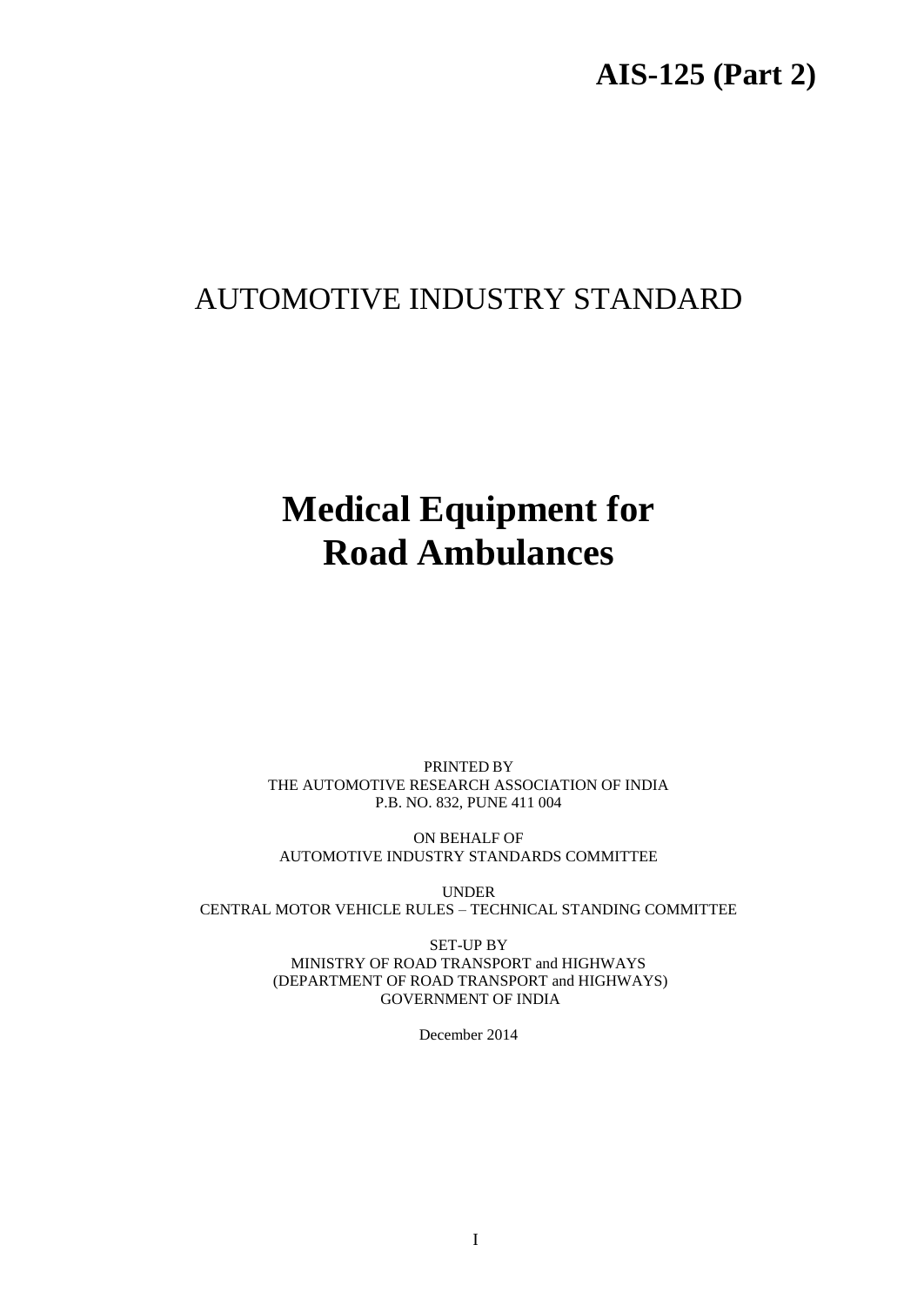## **AIS-125 (Part 2)**

| Sr.<br>No. | Corrigenda | <b>Amendment</b> Revision | Remark | <b>Date</b> | Misc. |
|------------|------------|---------------------------|--------|-------------|-------|
|            |            |                           |        |             |       |
|            |            |                           |        |             |       |
|            |            |                           |        |             |       |
|            |            |                           |        |             |       |
|            |            |                           |        |             |       |
|            |            |                           |        |             |       |
|            |            |                           |        |             |       |
|            |            |                           |        |             |       |
|            |            |                           |        |             |       |
|            |            |                           |        |             |       |

#### **Status chart of the standard to be used by the purchaser for updating the record**

## **General Remarks:**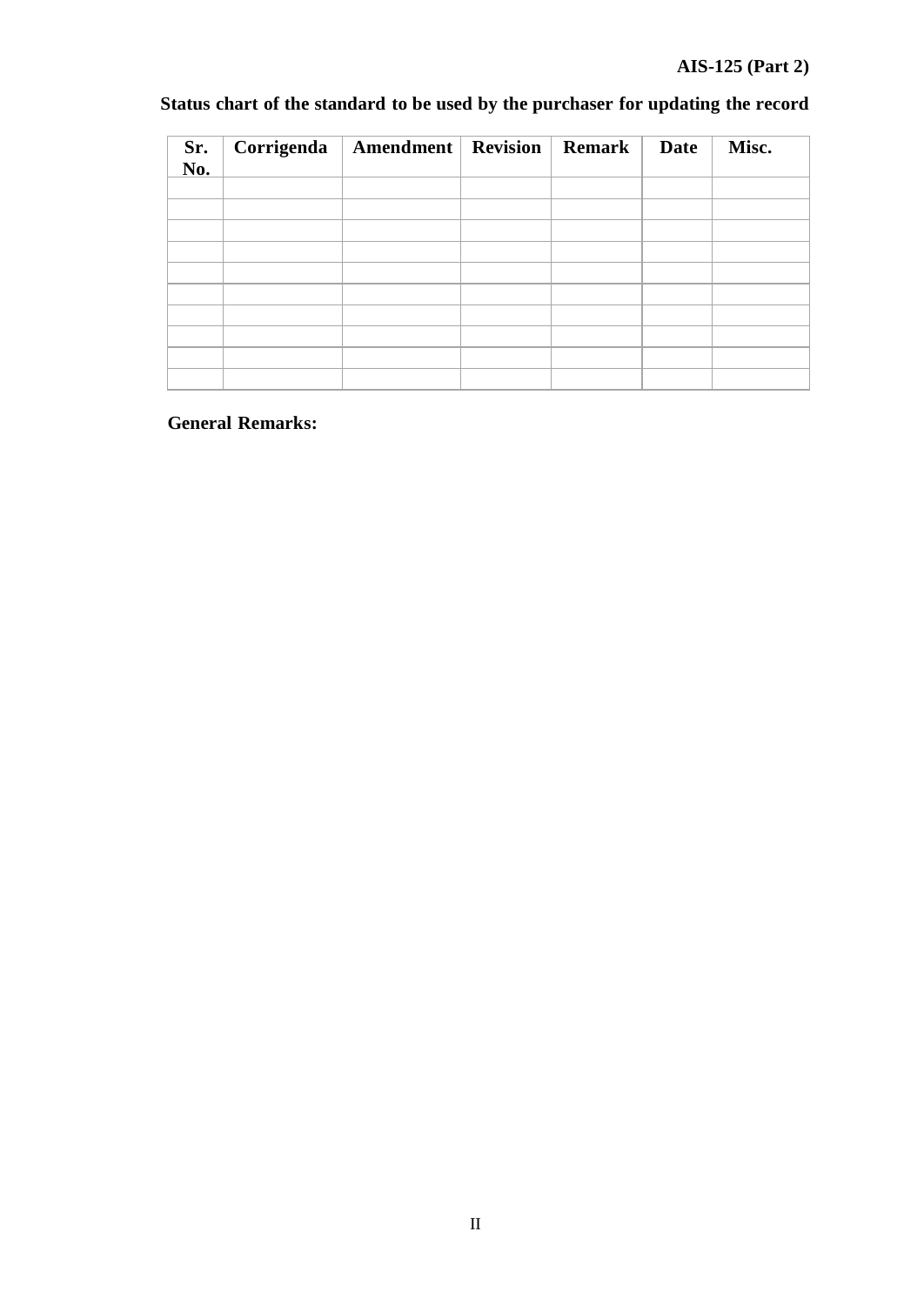#### **INTRODUCTION**

The Ministry of Road Transport and Highways, Govt. of India set up five Working Groups on 4Es of Road Safety i.e. Education, Engineering (Vehicles), Enforcement and Emergency Care on the recommendation of the National Road Safety Council (NRSC). The Working Group on Emergency Care in its report observed that the real concept of an ambulance is missing in India. Existing ambulances are more like transport vehicles and any vehicle suitable to lay a patient is called an ambulance without consideration to the overall ambulance design. Research has shown that ambulances are more likely to be involved in motor vehicle collisions resulting in injury or death than either fire trucks or police cars. Unrestrained occupants, particularly those riding in the patient-care compartment, are particularly vulnerable. It is, therefore, all the more necessary in an ambulance to take care of occupant safety, patient care ergonomics, medical equipment selection and placement, vehicle engineering and integration, etc.

The working group recommended that there is a need to formulate the procedure for approval of medical equipment with necessary amendments in Central Motor Vehicle Rules (CMVR). In view of this, an Expert Committee comprising the members (Refer Annexure 1) was constituted with approval of the Hon'ble Union Minister for Road Transport & Highways to formulate the guidelines for approval of medical equipment pertaining to various categories of Road Ambulances as covered in AIS-125 (Part 1)

The committee referred the following global best practices / research in this domain:

- a) Ambulance Manufacturers Division (AMD) of the National Truck Equipment Association (NTEA), USA.
- b) NHS, UK: Future Ambulances
- c) ACS, ACEP USA: Equipments for Ambulances
- d) Gupta SK, Singh AR, Patnaik SK (December 2010). Specifications of Advanced Life Support Ambulances. Department of Hospital Administration, AIIMS, New Delhi
- e) Lechleuthner A, Marten D, Anschütz B, (February 2012). Electrical Systems in Ambulances. Institute of Rescue Engineering, University of Applied Sciences, Cologne, Germa
- f) Lechleuthner A, Marten D, Lohölter M, (February 2012). Emergency Vehicles in India - Standardization of Recognition and Perception. Institute of Rescue Engineering, University of Applied Sciences, Cologne, Germany

The Committee took stock of the existing trends vis-a-vis ambulance construction, design and integration to understand the current scenario, limitations of the existing framework, available technology, manufacturer maturity, local conditions, past trends, etc.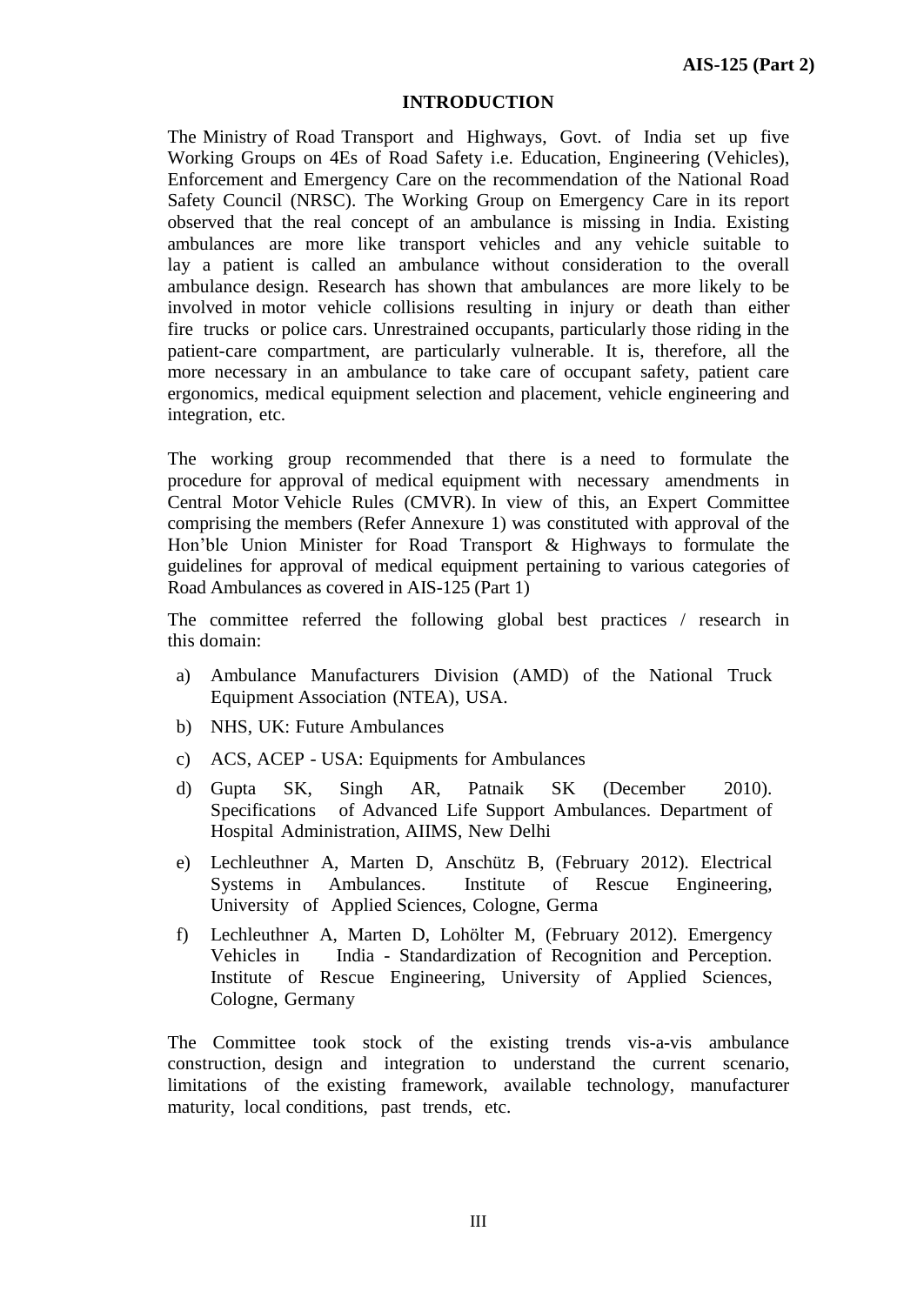The committee members shared their experiences as regards the Indian reality and deliberated on the reasons behind the pathetic condition of ambulances as on date. The following important points were highlighted during these discussions:

- a) There is no standardization of ambulance design across various procurements in the country and the industry is forced to re-integrate their vehicles every now and then.
- b) Most of the ambulance specifications are written by medical specialists who are unable to translate the user requirements in automobile terminology thereby resulting in a huge gap between the user expectations and industry deliverability.
- c) There are certain inherent limitations in the existing laws which allow goods vehicles to be converted as ambulances for passenger application without incorporating essential safety features in patient compartment like side door, forward backward seating, occupant restraints, certified electrical systems, etc.

The committee initially drafted the standard in line with the global best practices referred above and localized the same to suit Indian requirements. The document was then circulated to Society of Indian Automobile Manufacturers (SIAM)

During the deliberations, it was decided that type approval of vehicles shall be limited to automotive aspect of construction and functional requirements of road ambulance and medical equipment's related details shall not be part of Vehicle Type Approval. This Part 2 of the AIS-125 describes the specific requirements for Medical Equipment and Medical Devices .

The Automotive Industry Standards Committee (AISC) responsible for preparation of this standard is give in Annexure 2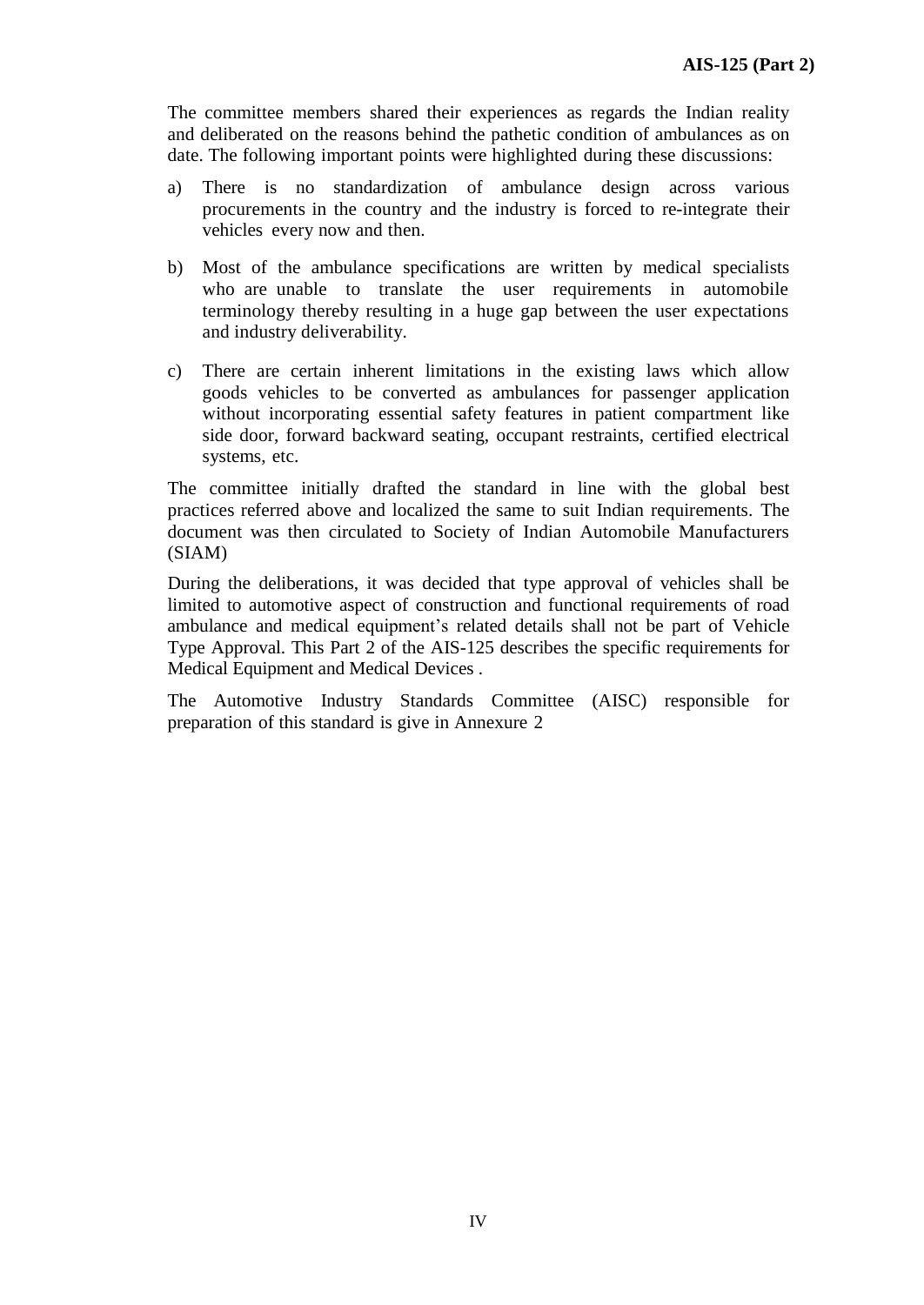| Para. No.                   | <b>Contents</b>                                     | Page<br>No. |
|-----------------------------|-----------------------------------------------------|-------------|
| $\mathbf{1}$ .              | Scope                                               | 1/24        |
| $\mathcal{D}_{\mathcal{L}}$ | References                                          | 1/24        |
| 3                           | Terms and Definitions                               | 4/24        |
| $\overline{4}$              | <b>Requirements for Medical Devices</b>             | 5/24        |
| 5                           | List of Equipment                                   | 12/24       |
| Annexure 1                  | <b>Composition of Expert Committee</b>              | 22/24       |
| Annexure 2                  | Automotive Industry Standards Committee composition | 23/24       |

#### **Medical Equipment for Road Ambulances**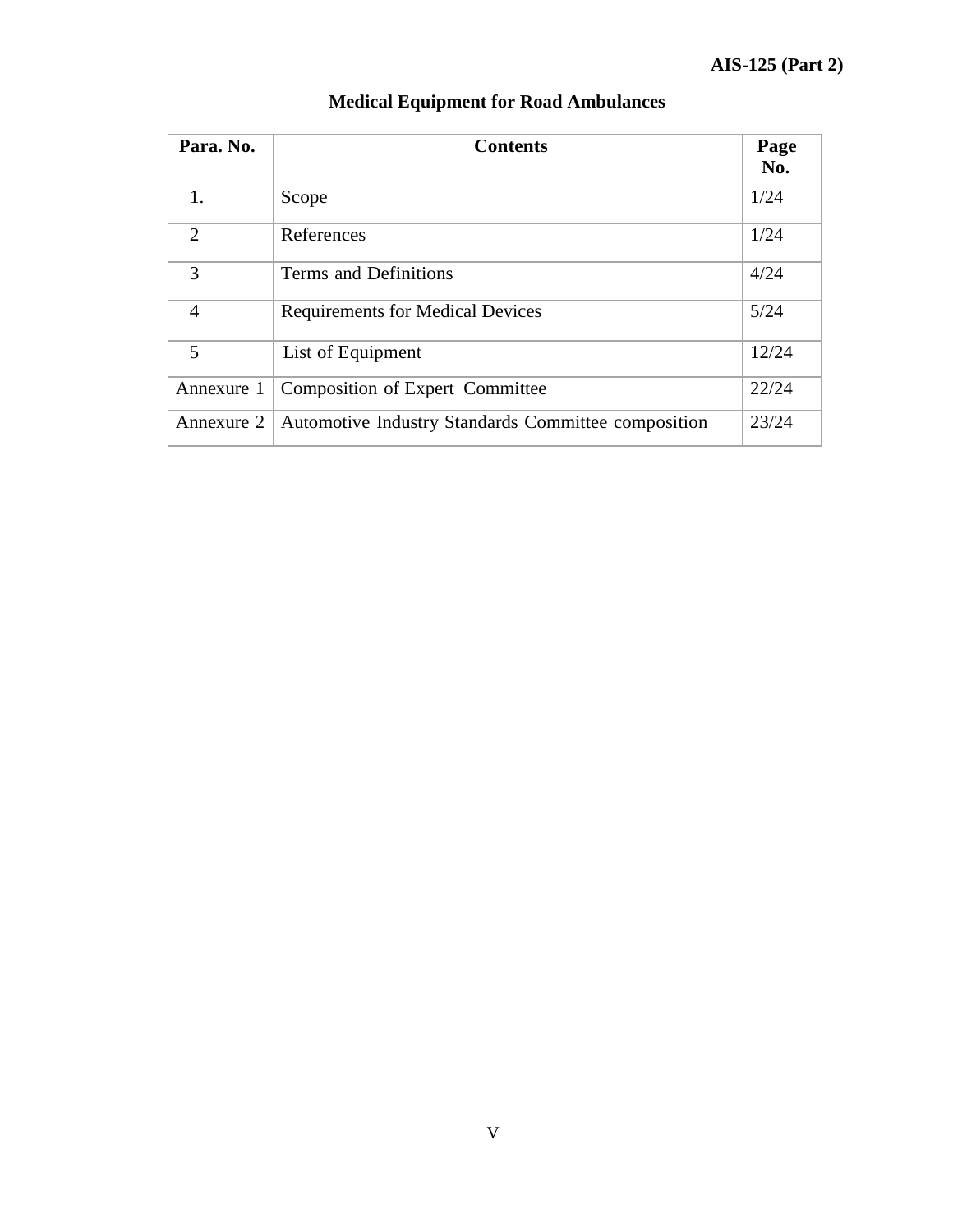# **1.0 SCOPE**

This standard specifies the guidelines for technical requirements for medical equipment which may be used in road ambulances.

# **2.0 REFERENCES**

| 2.1  | AIS-125 (Part 1)                                      | Constructional and Functional Requirements for<br><b>Road Ambulances</b>                                                                                                                                                                                                            |
|------|-------------------------------------------------------|-------------------------------------------------------------------------------------------------------------------------------------------------------------------------------------------------------------------------------------------------------------------------------------|
| 2.2  | AIS-004(Part 3)-<br>2009                              | Automotive vehicles - Requirements for<br>electromagnetic compatibility                                                                                                                                                                                                             |
| 2.3  | IEC 60068-2-6-<br>Ed7.0-2007                          | Environmental<br>testing -<br>$2-6:$<br>Part<br>tests - Test Fc: vibration(sinusoidal)                                                                                                                                                                                              |
| 2.4  | IEC 60068-2-27-<br>Ed4.0-2008                         | Environmental testing - Part 2-27: tests<br>Test Ea and guidance: shock (IEC 60068-2-29 is<br>merged into this edition of IEC 60068-2-27 and<br>hence IEC 60068-part 2-29 are withdrawn)                                                                                            |
| 2.5  | IEC 60068-2-31-<br>Ed2.0-2008                         | Environmental testing - Part 2-31: tests<br>Test Ec: rough handling shocks, primarily for<br>equipment-type<br>specimens (this<br>edition of<br>incorporates the second edition of IEC 60068-2-<br>32, which stands withdrawn)                                                      |
| 2.6  | IEC 60068-2-64-<br>Ed2.0-2008                         | Environmental testing - Part 2-64: tests - Test Fh:<br>vibration, broadband random and guidance                                                                                                                                                                                     |
| 2.7  | IEC 60335-1-<br>Ed5.0-2010                            | Household and similar electrical appliances -<br>Safety - Part 1: General requirements                                                                                                                                                                                              |
| 2.8  | IEC 60335-2-29-<br>Ed4.2 Consol. with<br>Am1and2-2010 | Household and similar electrical appliances -<br>Safety - Part 2-29: Particular requirements for<br>battery chargers                                                                                                                                                                |
| 2.9  | IEC 60601-1-8-<br>2006                                | Medical electrical equipment - Part 1 - 8: General<br>requirements for basic safety and essential<br>performance<br>- Collateral<br>standard:<br>general<br>requirements, tests and guidance for alarm<br>systems in medical electrical equipment and<br>medical electrical systems |
| 2.10 | IEC 60601-1-SER-<br>Ed1.0-2011                        | Medical electrical equipment - All parts                                                                                                                                                                                                                                            |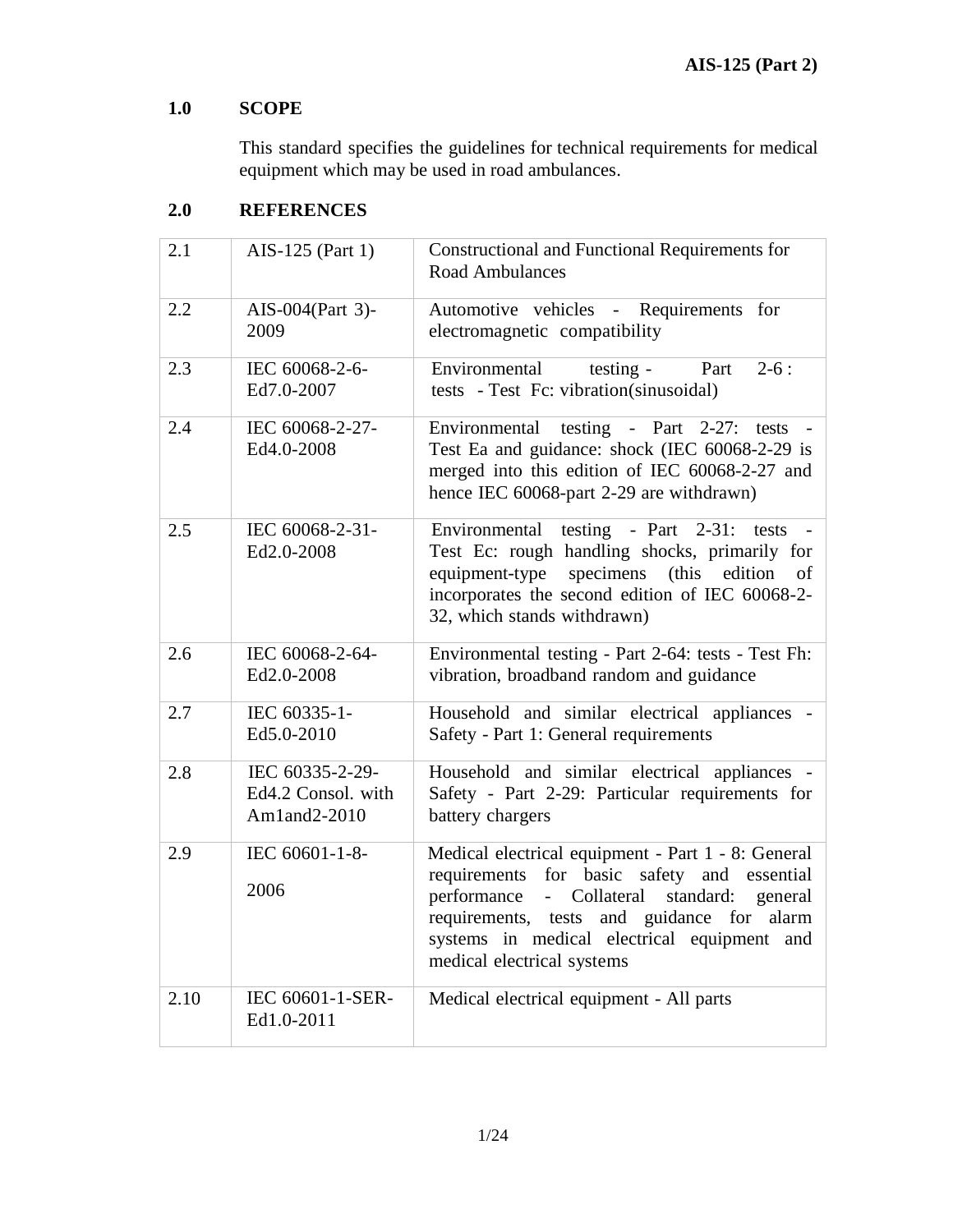| 2.11 | IEC/TRF 60601-1-<br>8- Ed4.0-2010                                       | This test report form applies to IEC 60601-1-<br>8:2006 (second edition) in conjunction with<br>(medical electrical<br>IEC<br>$60601-1$ :<br>2005<br>equipment- Part 1-8: General requirements for<br>basic safety and essential performance - Collateral<br>standard: general requirements, tests<br>and<br>guidance<br>for alarm systems in<br>medical<br>equipment and medical electrical<br>electrical<br>systems) |
|------|-------------------------------------------------------------------------|------------------------------------------------------------------------------------------------------------------------------------------------------------------------------------------------------------------------------------------------------------------------------------------------------------------------------------------------------------------------------------------------------------------------|
| 2.12 | 60930-<br><b>IEC/TR</b><br>Ed2.0-2008                                   | Guidelines for administrative, medical<br>and<br>nursing staff concerned with the safe use of<br>electrical equipment and medical<br>medical<br>electrical systems (this edition has been aligned<br>with IEC 60601-1:2005, IEC 60601-1-2:2007,<br>IEC 60601-1-8:2006 and IEC 62353:2007. this<br>edition includes medical electrical systems<br>within its scope)                                                     |
| 2.13 | IEC 61000-3-3-<br>Limitation Ed2.0-<br>2008: public low-<br>$\leq$ 16 A | Electromagnetic compatibility (EMC) - Part 3-3:<br>Limits - of<br>voltage<br>changes,<br>voltage<br>and flicker in voltage<br>fluctuations<br>supply<br>systems, for equipment with rated current per<br>phase and not subject to conditional connection                                                                                                                                                               |
| 2.14 | IEC 61000-6-1-<br>Ed2.0-2005                                            | Electromagnetic compatibility (EMC) - Part 6-1:<br>Generic standards - immunity for residential,<br>commercial and light-industrial environments                                                                                                                                                                                                                                                                       |
| 2.15 | $61000 - 6 - 2$<br><b>IEC</b><br>ed2.0-2005                             | Electromagnetic compatibility (EMC) - Part 6-2:<br>generic standards - Immunity for industrial<br>environments                                                                                                                                                                                                                                                                                                         |
| 2.16 | IS 3224                                                                 | Valve fittings for compressed gas cylinders<br>excluding liquefied petroleum gas<br>(LPG)<br>cylinders - Specification                                                                                                                                                                                                                                                                                                 |
| 2.17 | IS 7285                                                                 | Refillable Seamless Steel Gas Cylinders                                                                                                                                                                                                                                                                                                                                                                                |
| 2.18 | ISO 3795-1989                                                           | Road vehicles, and tractors and machinery for<br>and forestry - Determination<br>agriculture<br>of<br>burning behaviour of interior materials                                                                                                                                                                                                                                                                          |
| 2.19 | ISO 5359-2008                                                           | Low-pressure<br>assemblies<br>hose<br>for<br>use with<br>medical gases                                                                                                                                                                                                                                                                                                                                                 |
| 2.20 | ISO 7396-1-2007                                                         | Medical gas pipeline systems - Part 1: Pipeline<br>systems for compressed medical gases<br>and<br>vacuum                                                                                                                                                                                                                                                                                                               |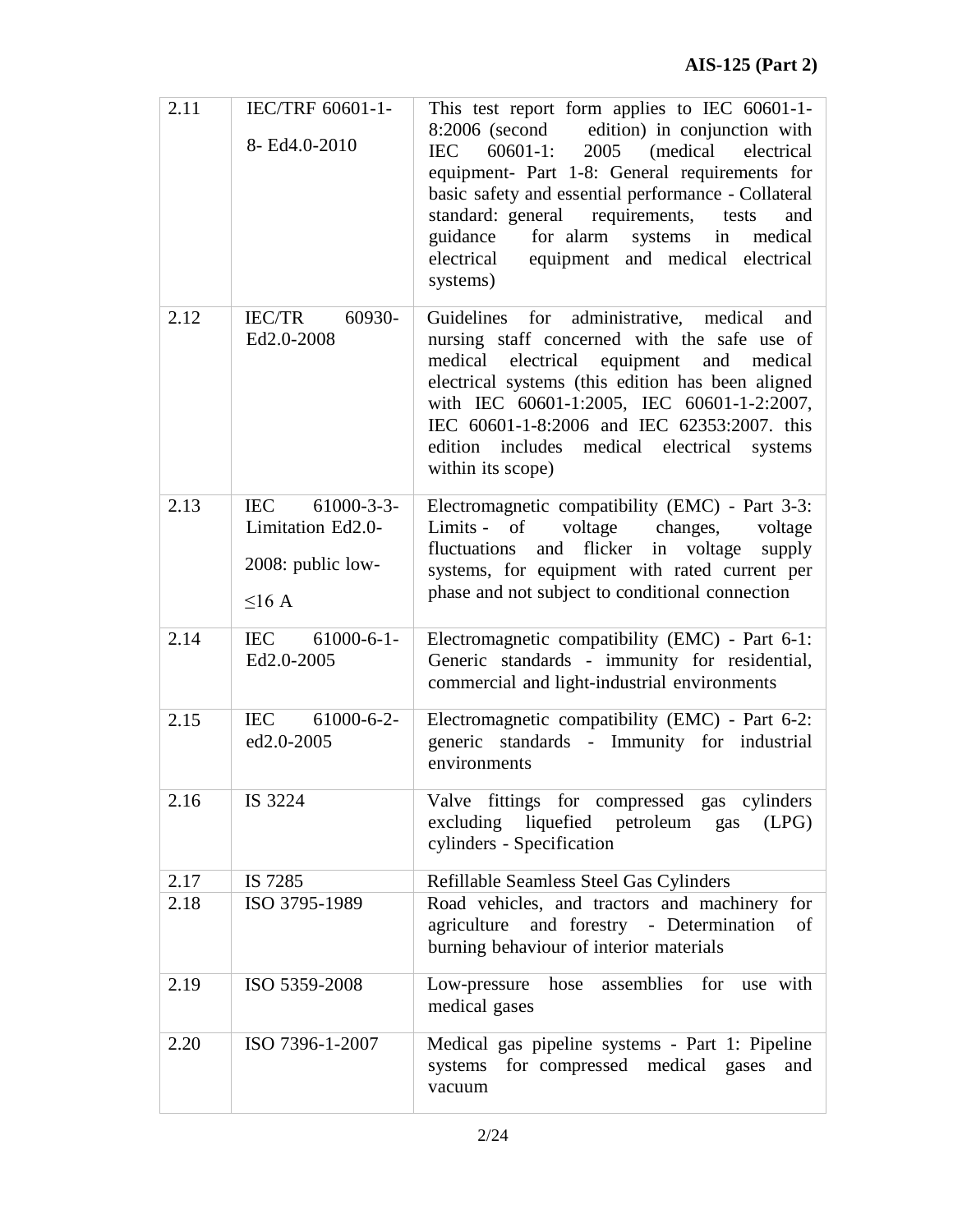| 2.21 | ISO 7396-2-2007  | pipeline<br>Medical<br>systems - Part<br>gas<br>2: Anaesthetic gas scavenging disposal systems                                                               |
|------|------------------|--------------------------------------------------------------------------------------------------------------------------------------------------------------|
| 2.22 | ISO 9170-1-2008  | Terminal units for medical gas pipeline systems -<br>Part 1: Terminal<br>with<br>units<br>for<br>use<br>compressed medical gases and vacuum                  |
| 2.23 | ISO 10079-1-1999 | Medical suction equipment - Part 1: Electrically<br>powered suction equipment<br>Safety<br>requirements                                                      |
| 2.24 | ISO 10079-2-1999 | Medical suction equipment - Part 2: Manually<br>powered suction equipment                                                                                    |
| 2.25 | ISO 10079-3-1999 | Medical suction equipment - Part 3: Suction<br>equipment powered from a vacuum or pressure<br>source                                                         |
| 2.26 | ISO 10524-1-2006 | Pressure regulators for use with medical gases -<br>Part 1: Pressure<br>regulators<br>and<br>pressure<br>regulators with flow-metering devices               |
| 2.27 | ISO 10524-3-2005 | Pressure regulators for use with medical gases -<br>Part 3: Pressure<br>regulators integrated<br>with<br>cylinder valves                                     |
| 2.28 | ISO 10524-4-2008 | Pressure regulators for use with medical gases -<br>Part 4: Low-pressure regulators                                                                          |
| 2.29 | ISO 10651-3-1997 | Lung ventilators for medical use - Part 3:<br>Particular requirements<br>for emergency<br>and<br>transport ventilators                                       |
| 2.30 | ISO 10651-5-2006 | Lung ventilators for medical use - Particular<br>requirements for basic safety and essential<br>performance - Part 5: Gas-powered emergency<br>resuscitators |
| 2.31 | ISO 11197-2004   | Medical supply units                                                                                                                                         |
| 2.32 | ISO 14971-2007   | Medical<br>risk<br>devices - Application<br>of<br>management to medical devices                                                                              |
| 2.33 | ISO 15001-2010   | Anaesthetic and<br>respiratory<br>equipment-<br>Compatibility with oxygen                                                                                    |
| 2.34 | ISO 15002-2008   | Flow-metering devices for connection to terminal<br>units of medical gas pipeline systems                                                                    |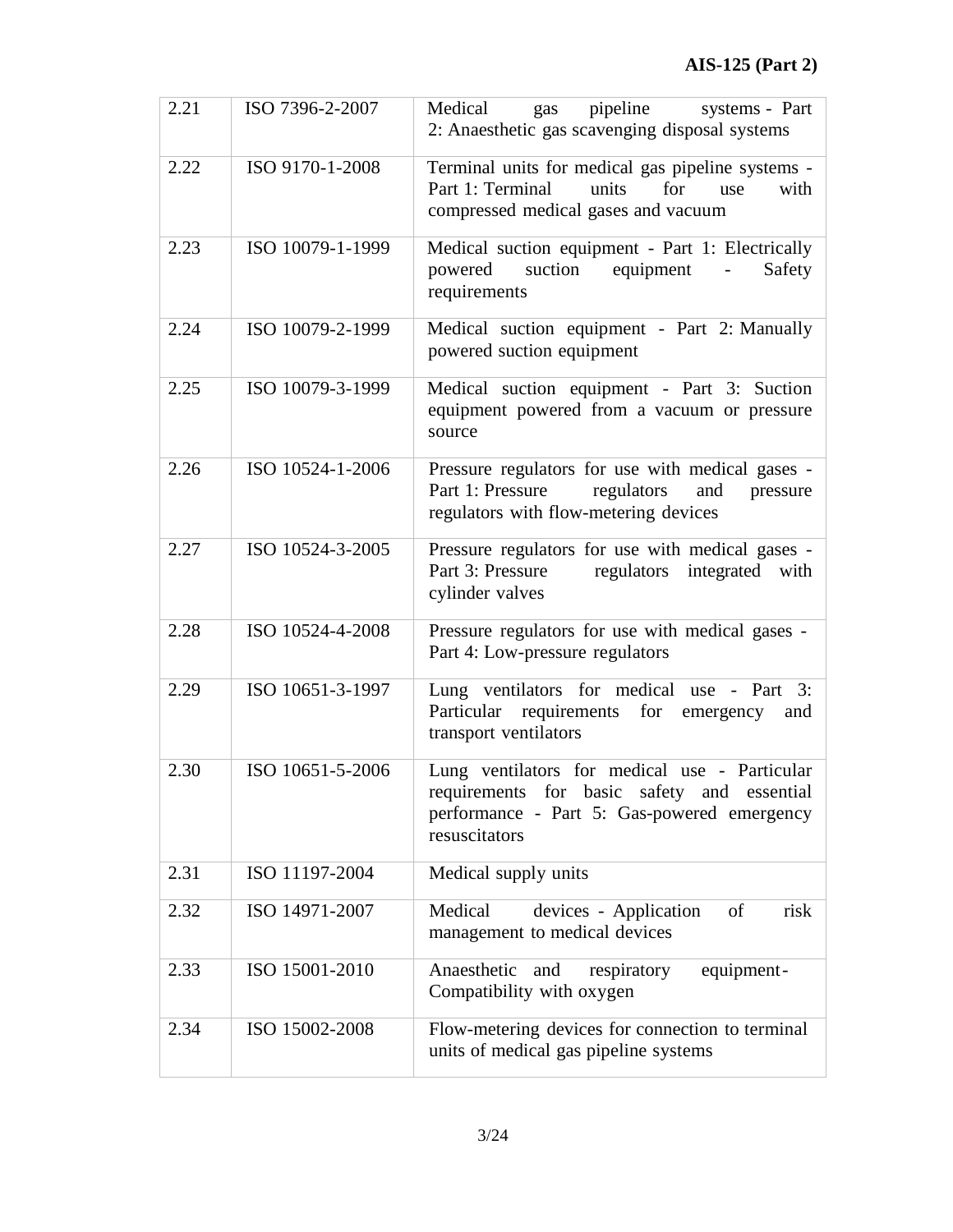| 2.35 | ISO 15223-2-2010        | Medical devices - Symbols to be used with<br>medical device labels, labelling, and information<br>to be supplied - Part 2: Symbol development,<br>selection and validation      |
|------|-------------------------|---------------------------------------------------------------------------------------------------------------------------------------------------------------------------------|
| 2.36 | ISO 16750-5-2010        | Road vehicles - Environmental conditions and<br>testing for electrical and electronic equipment -<br>Part 5: Chemical loads                                                     |
| 2.37 | ISO 16750-2-2010        | Road vehicles - Environmental conditions and<br>testing for electrical and electronic equipment -<br>Part 2: Electrical loads                                                   |
| 2.38 | ISO 19054-2005          | Rail systems for supporting medical equipment                                                                                                                                   |
| 2.39 | ISO 20345-2011          | Personal protective equipment - Safety footwear                                                                                                                                 |
| 2.40 | ISO 21969-2009          | High-pressure flexible connections for use with<br>medical gas systems                                                                                                          |
| 2.41 | ISO 27427-2010          | respiratory<br>equipment<br>Anaesthetic and<br>Nebulizing systems and components                                                                                                |
| 2.42 | ISO 80601-2-56-<br>2009 | Medical electrical equipment - Part 2-56:<br>Particular requirements for basic safety and<br>essential performance of clinical thermometers<br>for body temperature measurement |
| 2.43 | ISO 80601-2-61-<br>2011 | Medical electrical equipment - Part<br>$2-61:$<br>Particular requirements for basic safety and<br>performance<br>essential<br>of<br>pulse<br>oximeter<br>equipment              |
| 2.44 | ISO 80601-2-55-<br>2011 | Medical electrical equipment - Part 2-55:<br>Particular requirements for the basic safety and<br>essential performance of respiratory gas monitors                              |
| 2.45 | ISO-32:1977             | Typical Specifications for Hydraulic fluids                                                                                                                                     |
| 2.46 | ISO 21647               |                                                                                                                                                                                 |
| 2.47 | <b>ISO/TC 121/SC6</b>   | Medical gas systems                                                                                                                                                             |
| 2.48 | EN 1789:2007            | Medical vehicles and their equipment - Road<br>published by CEN [European<br>ambulances<br><b>Committee For Standardization</b> ]                                               |
| 2.49 | EN 1865:1999            | Specifications for stretchers and other patient<br>handling equipment used in road ambulances<br>published by CEN [European Committee For<br>Standardisation]                   |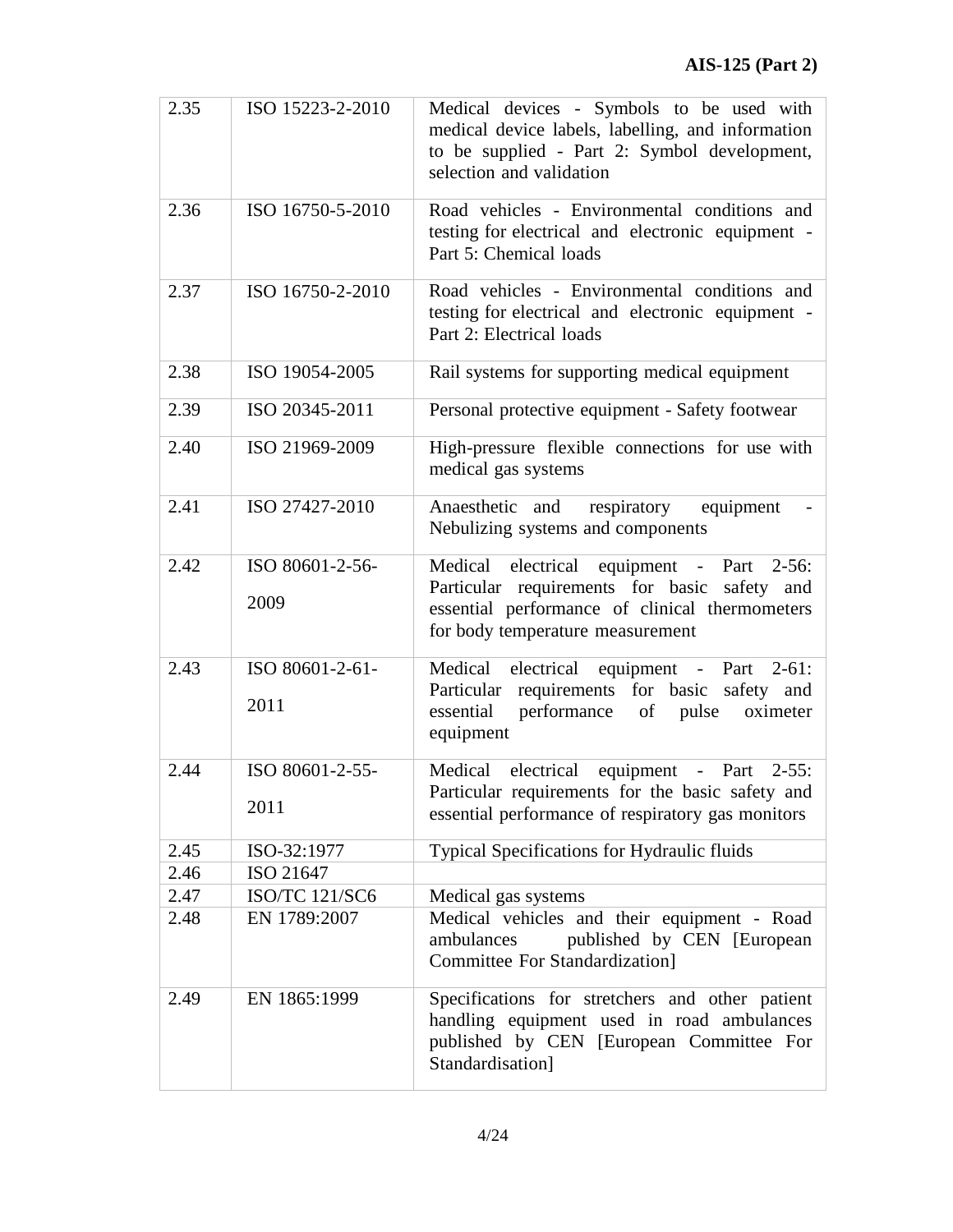| 2.50 | <b>KKK-A-1822F</b>                                                                     | Federal specification for the star-of-life<br>ambulance - GENERAL SERVICES<br>ADMINISTRATION Federal Supply Service<br>July 1, 2007 - GSA Automotive, [U.S. General<br>Services Administration]. |
|------|----------------------------------------------------------------------------------------|--------------------------------------------------------------------------------------------------------------------------------------------------------------------------------------------------|
| 2.51 | <b>ASTM</b><br>International<br>$\mathbf{F}$<br>$2020 - 5$<br>02a<br>(Reapproved 2009) | Standard practice for design, construction, and<br>procurement of Emergency Medical Services<br>Systems (EMSS) ambulances.                                                                       |

#### **3.0 TERMS AND DEFINITIONS**

For the purposes of this standard, the following terms and definitions apply:

#### 3.1 **Road Ambulance**

Road Ambulance or Ambulance is a vehicle as defined in AIS-125 (Part 1).

#### 3.2 **Types of Road Ambulances**

Road Ambulances are designated as Type A, B, C and D as defined in AIS- 125 (Part 1).

#### **4.0 REQUIREMENTS FOR MEDICAL DEVICES**

#### 4.1 **General**

The device should be designed for use in mobile situations and in field applications. If a medical device is designated as "portable", which is meant for use inside an ambulance (except patient handling equipment according to Table 1) it should be in accordance with ISO/ IEC 60601-1 and should

- a) Be possible to be carried by one person
- b) Have its own built in power supply (where relevant)
- c) Be capable of use outside the vehicle
- d) Be placed preferably along the street side wall of the patient compartment or along the ceiling ensuring the minimum possible distance to be connected to the patient without hindering the movement of personnel around the main stretcher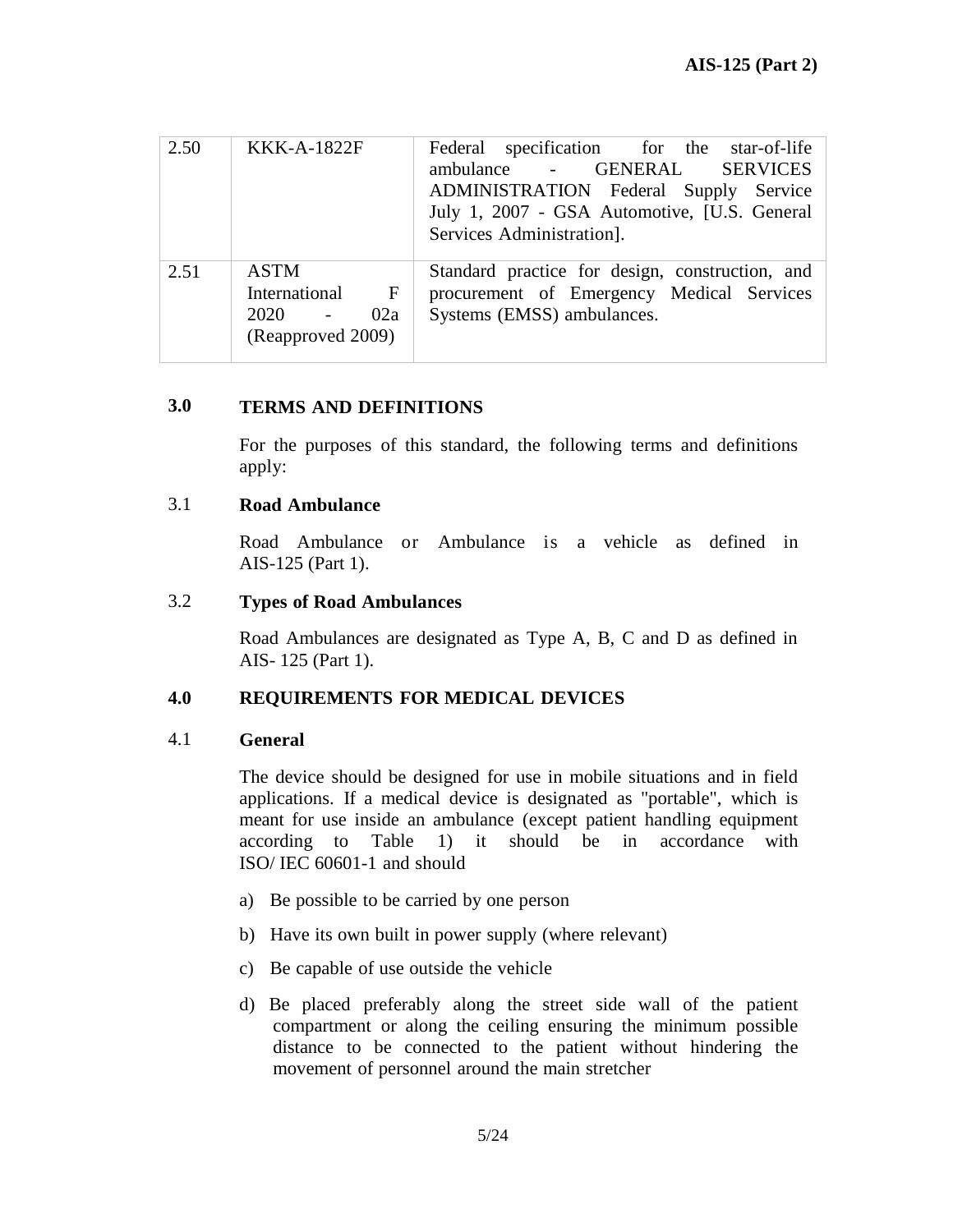#### 4.2 **Temperature**

- 4.2.1 Unless otherwise marked on the device, the device should function as described in 4.2.2 and 4.2.3 when brought back to room temperature (20°C) after storage in temperatures ranging from -30°C to 70°C.
- 4.2.2 Unless otherwise marked on the device, the device should function throughout the temperature range from  $0^{\circ}$ C to  $40^{\circ}$ C.
- 4.2.3 Unless otherwise marked on the device, the device should function for at least 20 min when placed in an environment at -5°C after storage at room temperature (20°C).

#### 4.3 **Humidity and ingress of liquids**

Devices should comply with ISO/IEC 60601-1 and with particular device standards of the series ISO/IEC 60601-2 where applicable.

#### 4.4 **Mechanical strength**

#### 4.4.1 **General**

Where there are not more stringent requirements for mechanical strength in particular devices' standards, then the following mechanical strength requirements should apply to medical devices for use in road ambulances.

#### 4.4.2 **Vibration and bump**

After vibration tests and bump test in accordance with 4.11 the maintain system and device should function within the tolerances specified by the manufacturer.

#### 4.4.3 **Free fall**

If the medical device is fixed, as defined in ISO/IEC 60601-1 it is exempted from the free fall test.

Devices which are taken out of holders and/or carried by hand should be submitted to the free fall test according 4.12 and should then function within the tolerances specified by the manufacturer.

**Note:** A medical device may consist of fixed and loose components, the free fall test applies to the loose components only.

#### 4.5 **Fixation of devices**

The fixation system(s), maintain system(s) or storage system(s) should hold the device to withstand accelerations or decelerations of 10 g longitudinal (forward, backward), 10 g transverse (left, right) and 10 g vertical.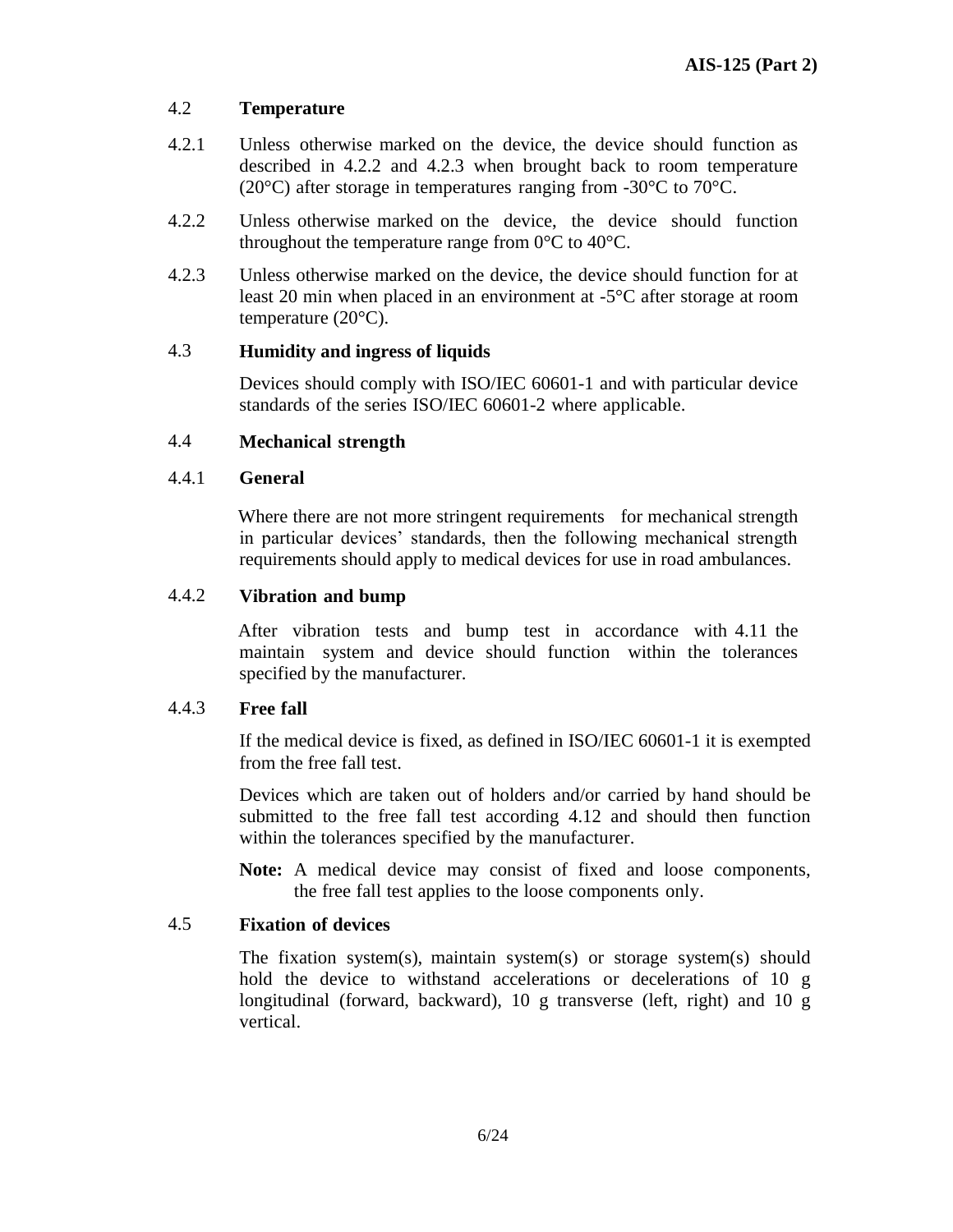Terminal units and electrical socket outlets should not be used as part of the fixation system.

If rails systems are used, they should comply with ISO 19054.

**Note:** Rail systems consist of e.g. rail supports, rails, rail clamps, equipment mount holders, equipment mounts, equipment pin holders and equipment pins.

#### 4.6 **Electrical safety**

All devices should be selected and mounted so that no harmful influence to the electrical supplies results.

#### 4.7 **User interface**

Buttons, switches, indicators and controls should be easily accessible and visible. SI units (except for blood pressure and airway pressure) and standardised graphical symbols where applicable should be used.

#### 4.8 **Gas installation**

All the components should be certified as per ISO/TC 121/SC6 and ISO-15001:2010 as "Compatibility of Medical Equipment with Oxygen"

#### 4.8.1 **Source of supply**

The source of supply should consist of one or more of the following, as per the requirement of the source supplies in the different types of road ambulances.

- a) Gas in cylinders, e.g. Oxygen
- b) Any other compressed medical gas as required for treatment and therapy of patients.
- c) Vacuum system
- **Note:** All the components of the source of supply should be certified as per ISO: 7396-1-2007.

All compressed gas cylinders except for sizes up to 2.2 L water capacity, must be stored and used in an upright position with the valve end up. Only special compressed gas cylinders designed and certified for use in a horizontal position can be placed in that position.

The valve of the compressed gas cylinder when is at a height of more than 1500 mm. from the ground level, the cylinder compartment should be provided with an retractable / foldable / flushed / enclosed foot step to permit the user to stand comfortably to access the cylinder valve at the time of changing the cylinders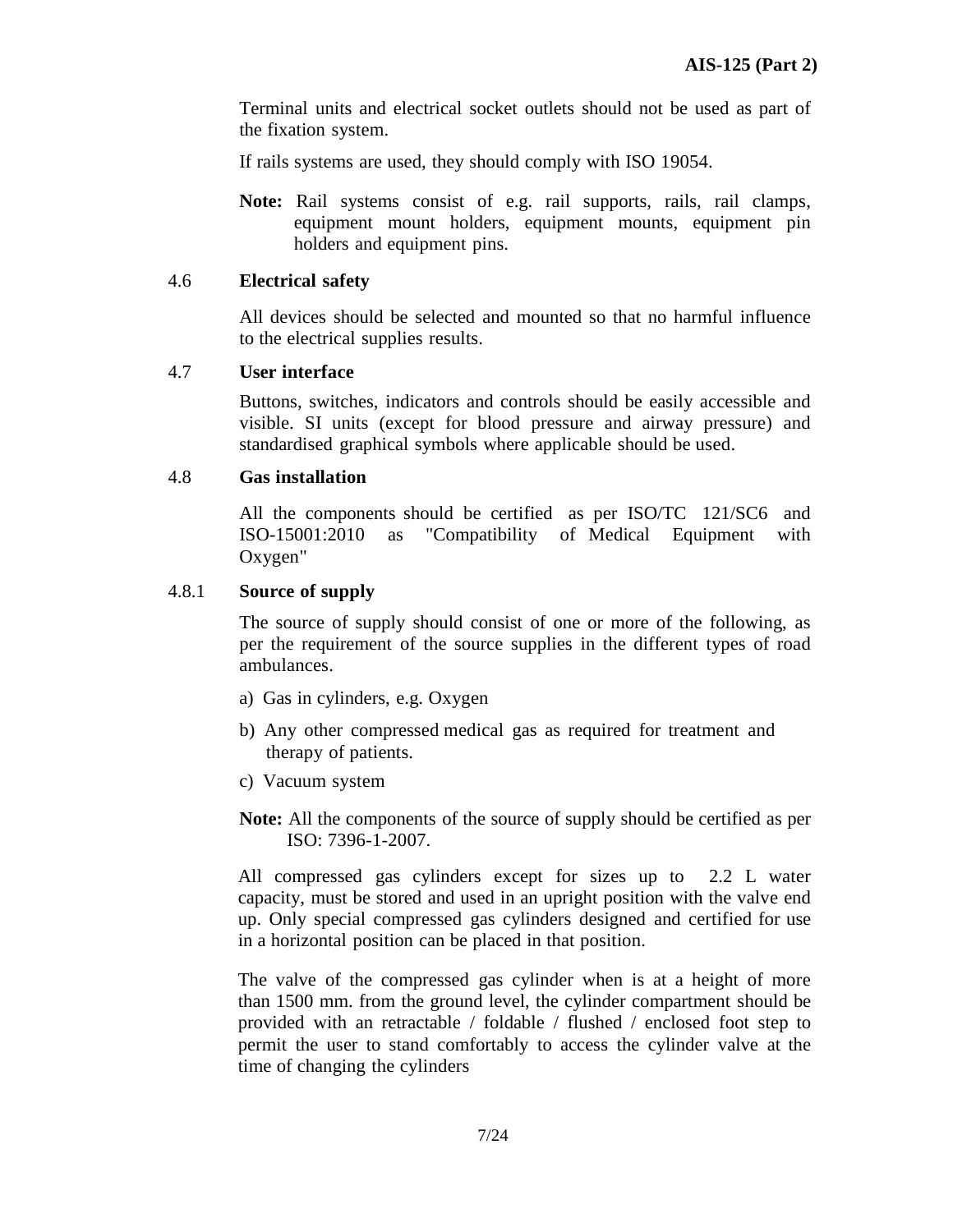The cylinder compartment should have facility to place the regulators safely at the time of replacing empty cylinders and fitting filled ones.

Ambulances should not be operated with lesser number of cylinders as specified at Table 3.

#### 4.8.2 **System design**

The ambulance whenever fitted with a stationary oxygen system, should have all the essential components and accessories required for the piped oxygen system which should include as a minimum:

- (i) One no. Pressure Regulator for each of the supply sources (stationary as well as portable)
- (ii) Low pressure, electrically conductive, hose approved for medical oxygen.
- (iii) Oxygen piping concealed and not exposed to the elements, securely supported to prevent damage, and be readily accessible for inspection and replacement.
- (iv) Oxygen piped to a self-sealing duplex oxygen outlet station for the primary patient with a minimum flow rate of 100 LPM at the outlet.

The patient cabin should have a digital display panel for oxygen supply status. The display panel should be certified for use with Medical Oxygen and should have three individual values displayed to constantly indicate the pressure level of both the cylinders as well as the distribution pressure level. The digital displays should show the actual pressure measured by three individual digital pressure sensors as per the pressure level under monitoring (one each for both the cylinders and one for the line pressure).

The changing from one cylinder to the other should not affect the distribution pressure in any way and this change over should occur as fully automatic operation.

The ambulance should have an emergency oxygen outlet for each of the stationary oxygen system available on any of the walls of the patient compartment easily accessible to the patient head end and connected directly at the output of the pressure regulator of the stationary

Oxygen system ensuring that any fault in the oxygen distribution system would ensure uninterrupted oxygen supply to the patient. The terminal outlets should be of the same design and operational criteria as the selfsealing duplex outlets of the distribution system.

Outlets should be adequately marked and identified and not interfere with the suction outlet, whenever provided.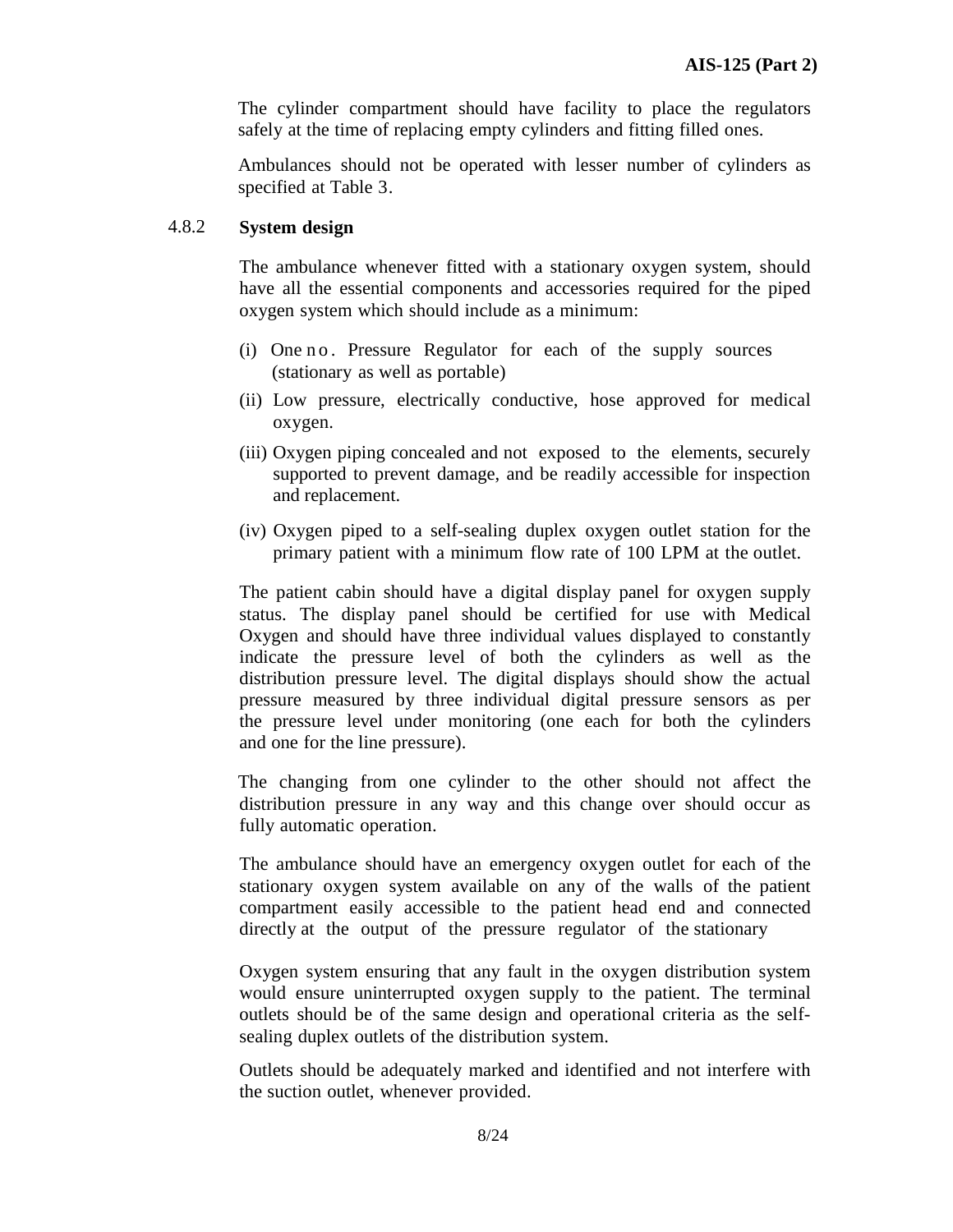Stationary oxygen system should be accessible from outside of the vehicle and should be physically isolated from the patient as well as the driver compartment

#### 4.8.3 **Gas piping**

Gas piping shall not pass through cupboards and compartments, all ducts for gas installations or gas piping should be vented.

The use of remote high pressure lines and gauges are not allowed.

#### 4.8.4 **Stationary oxygen supply**

The stationary oxygen supply shall comprise a source in accordance with Table 3 (under normal temperature and pressure) pressure regulators and terminal units or pressure regulators with flow metering devices. Ambulances should not be operated with lesser number of cylinders as that designated.

#### 4.8.5 **Portable oxygen supply**

The portable oxygen supply shall comprise a source in accordance with Table 3 (under normal temperature and pressure) and a pressure regulator with flow metering device.

#### 4.8.6 **Pressure regulators and flow metering devices**

The pressure regulators shall be directly connected to the source of supply and should comply with the following as applicable:

ISO 10524-1:2006, Pressure regulators for use with medical gases - Part 1: Pressure regulators and pressure regulators with flow-metering devices.

ISO 10524-3:2005, Pressure regulators for use with medical gases - Part 3: Pressure regulators integrated with cylinder valves.

Flow metering devices for connection to terminal units and for connection to flow-rate control units should be of dial type without any floats and should conform to ISO 15002.

#### 4.8.7 **Terminal units**

Terminal units should comply with the requirements of ISO-7396-1-2007.

The components of terminal unit should be cleaned as defined in "Compatibility of Medical Equipment with Oxygen" as per ISO/TC 121/SC6 and ISO-15001:2010.

The terminal outlet should have a hexagonal geometrical profile to permit only geometrically matching adapters.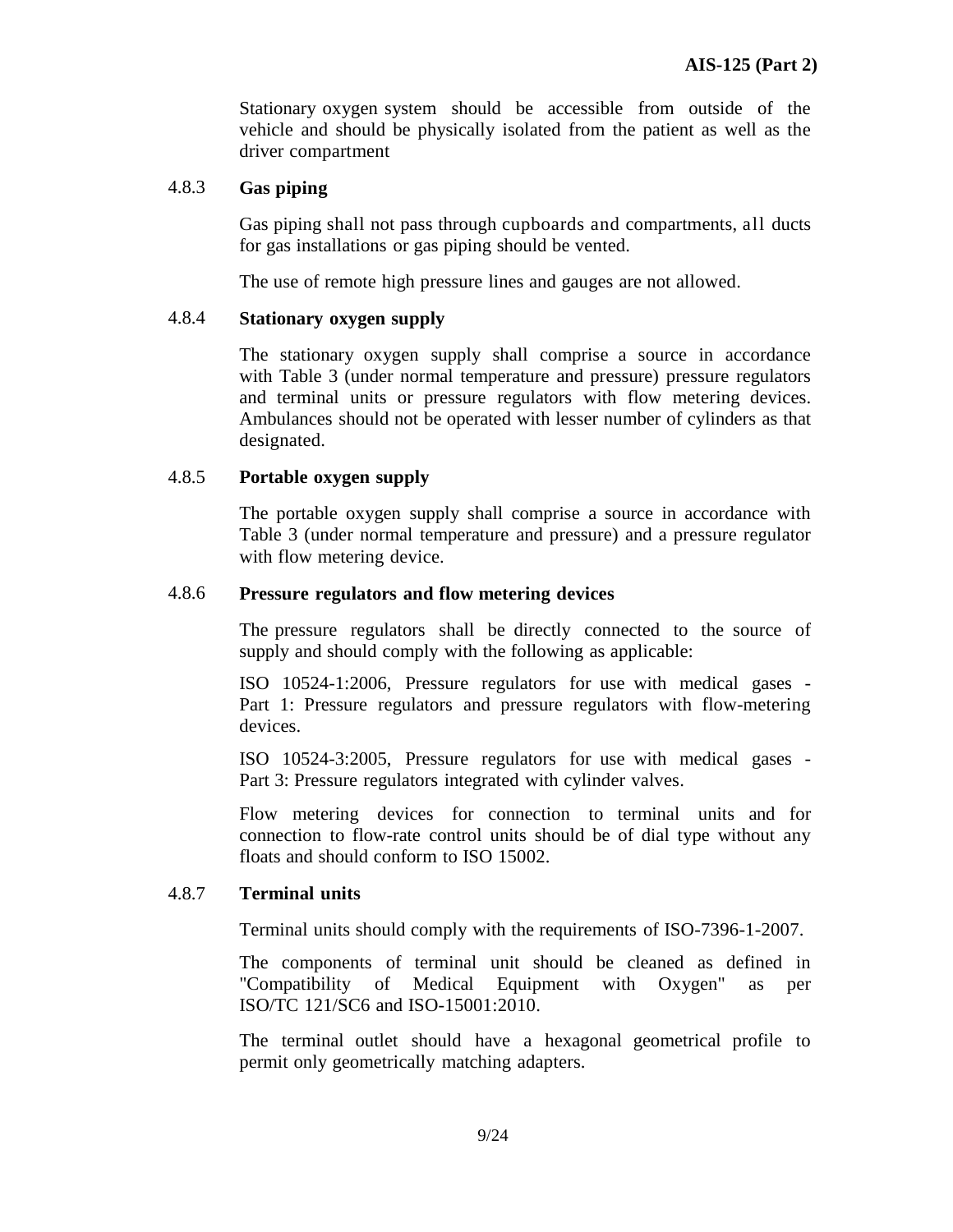The process of inserting the probe into the terminal unit of the distribution system as well as pressure regulators should be:

- (i) An axial force not exceeding 100N and / or
- (ii) A torque not exceeding 1 N-m

The process of releasing the probe from the terminal outlet should be by

- (i) Applying an axial force having torque not more than 1 N-m and not less than 0.1 N-m.
- (ii) Applying a push or pull force of not more than 110 N and not less than 20 N.

When all locking provisions have been released, disconnection of the probe from the terminal unit should require a force of not more than 100 N.

Danger to personnel can occur as a result of the rapid expulsion of probes from terminal units. The design should prevent this from occurring.

The terminal outlets should be colour coded as per ISO-32:1977 colour coding.

#### 4.8.8 **Pneumatic power supply**

If the road ambulance is equipped with terminal units, the range of operating pressure should be

- a) For compressed medical gases  $3.5 \pm 0.5$  Bar b) for vacuum  $\leq 0.4$  Bar absolute pressure and the maximum allowable pressure change between the source of supply and the terminal units should be
- b) For compressed medical gases 10 % at a flow of 40 l/min;
- b) For vacuum 20 % at a flow of 25 l/min.

#### 4.8.9 **Additional outlet connectors**

For road ambulances complying with 4.8.8, one additional outlet connector (i.e. a terminal unit or a gas specific connection point) complying with the primary outlet should be fitted in addition to the outlet connectors necessary for the devices intended to be normally used.

#### 4.8.10 **Test pressure**

#### 4.8.11 **Pin-Index cylinder valves**

Pin-index outlet connections of cylinder values should comply with IS 3224.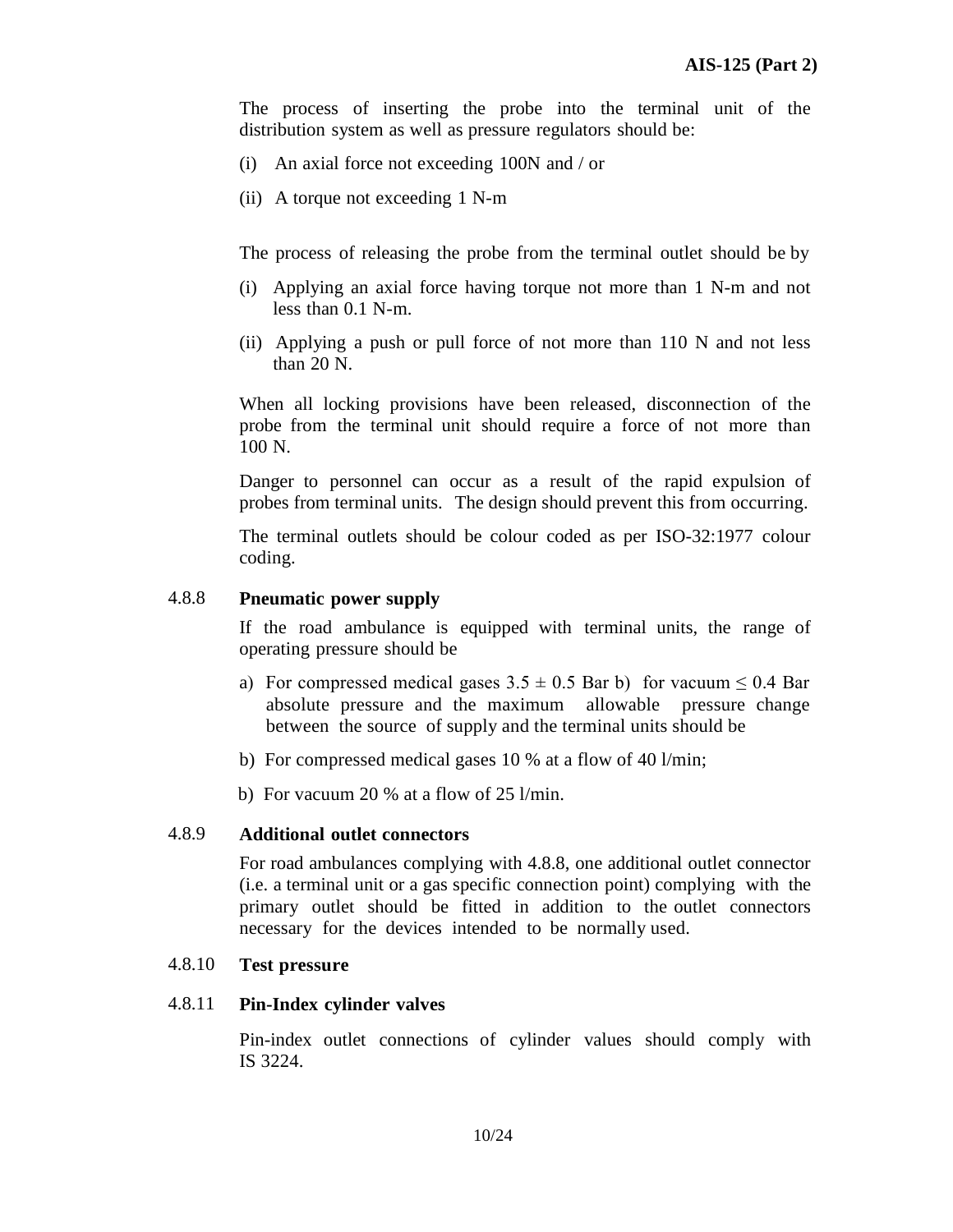#### 4.8.12 **Flexible hoses**

Flexible hoses for connecting medical devices to outlet connectors (i.e. terminal units or a gas-specific connection points) should comply with ISO 5359-2008. If flexible hoses are used between the pressure regulators and the terminal units, the requirements of ISO 11197 apply.

#### 4.8.13 **Alarms**

The alarms provided should be as specified at 4.8.2. The alarm level would be as per IEC 60601-1-8-2006.

#### 4.9 **Marking and Instructions**

Operating and maintenance instructions, service records and any other appropriate regulations shall accompany the product.

Standardized symbols should be used or it should be written in English or any other local language of the area where the equipment is to be used. Usage of any other local languages are not mandatory but is only advised.

4.10 **Maintenance:** the manufacturer of medical devices shall supply instructions for carrying out preventive maintenance.

#### 4.11 **Vibration and bump test**

The medical devices should be submitted to the following tests:

- a) Vibration (sinusoidal) according to IEC 60068-2-6, Test Fc
- b) Frequency range: 10 Hz to 150 Hz
- c) Amplitude/acceleration: ±0,15 mm/2 g
- d) Sweep rate: 1 octave/minute
- e) Number of sweep cycles: 4 in each axis
- f) Random vibration broad-band reproducibility medium according to IEC 60068-2-64, Test Fh
- g) Acceleration Spectral Density 10 Hz to 20 Hz:  $0.05$  g<sup>2</sup>/Hz
- h) Acceleration Spectral Density 20 Hz to 150 Hz: 0,05 g<sup>2</sup>/Hz, -3 dB/Octave
- i) Total RMS acceleration 1,6 grms
- j) Duration/axis/mounting: 30 min
- k) Bump according to IEC 60068-2-27, Test Ea
- l) Peak acceleration: 15 g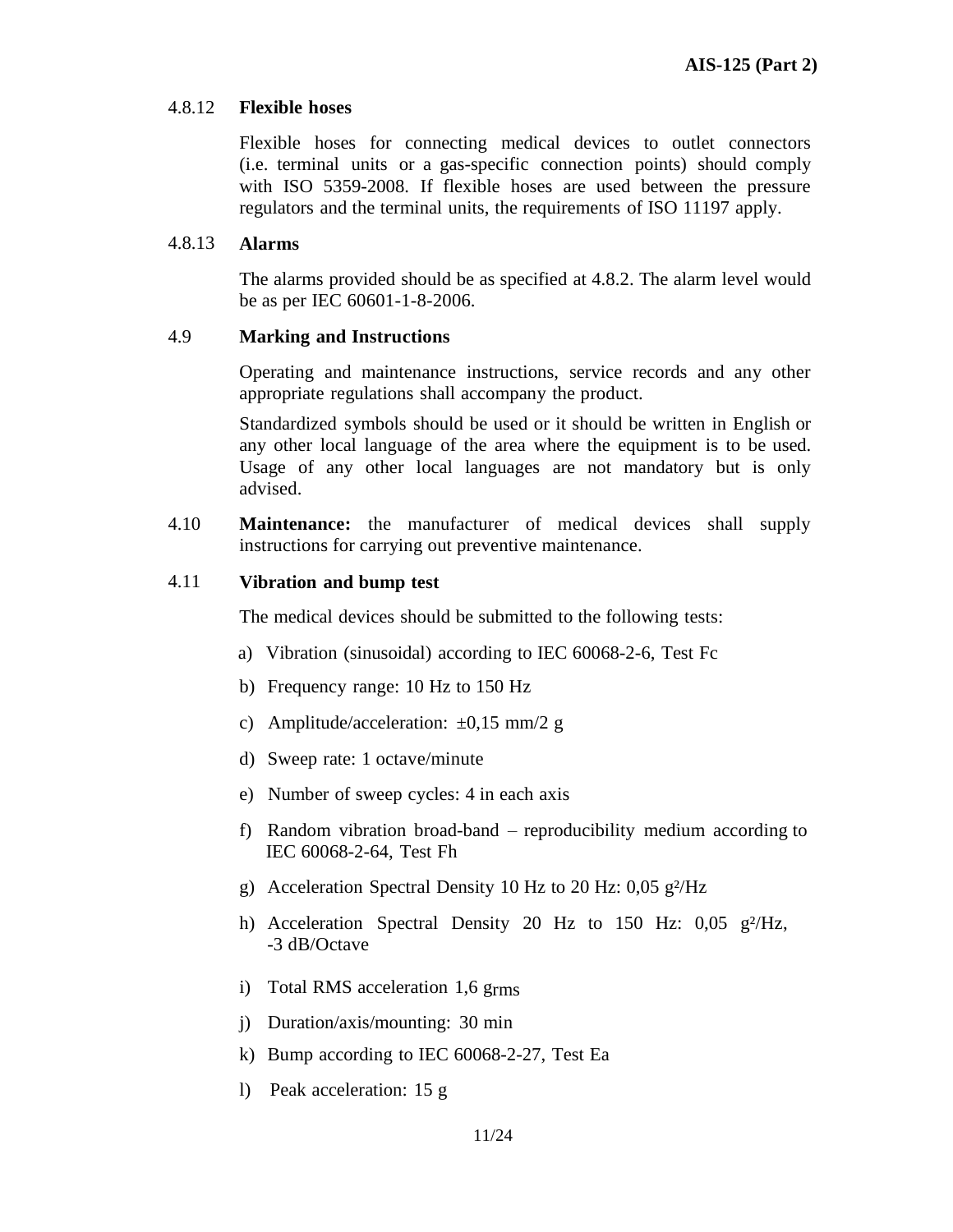- m) Acceleration Spectral Density
- n) Pulse duration: 6 ms
- o) Number of bumps: 1000
- p) Direction: vertical, with the medical device in its normal operating position(s)

#### 4.12 **Free fall**

The medical device should, while functioning, be submitted to the following test:

- a) Free fall according to IEC 60068-2-31, Test Ec
- b) Height of fall: 0,75 m
- c) Number of falls: One on each of the six sides / surfaces of the device

#### **5.0 LIST OF EQUIPMENT**

The Tables 1 to 11 designate the recommendatory equipment carried by the road ambulances according to their type A, B, C and D. Supplementary devices may be introduced depending on local requirements. For most items a specific quantity is given. "X" in the column indicates that quantity may be varied in accordance with the local needs of the state / district. Where applicable the equipment should be available across the full age range of patients. sanitary, medical and technical devices in Tables 1 to 11 should be as follows-

- (i) Road ambulance type B 115 kg
- (ii) Road ambulance type C 225 kg
- (iii) Road ambulance type D 260 kg

The equipment should comply with the standards mentioned against them if any. Tests conducted by notified international bodies as per the relevant standards should be acceptable if verifiable certified copies of the test reports and certificates are available.

The medical equipment may not be supplied by the ambulance manufacturer with the ambulance. Also, medical devices supplied with ambulance by ambulance manufacturer, need not be approved as per this standard.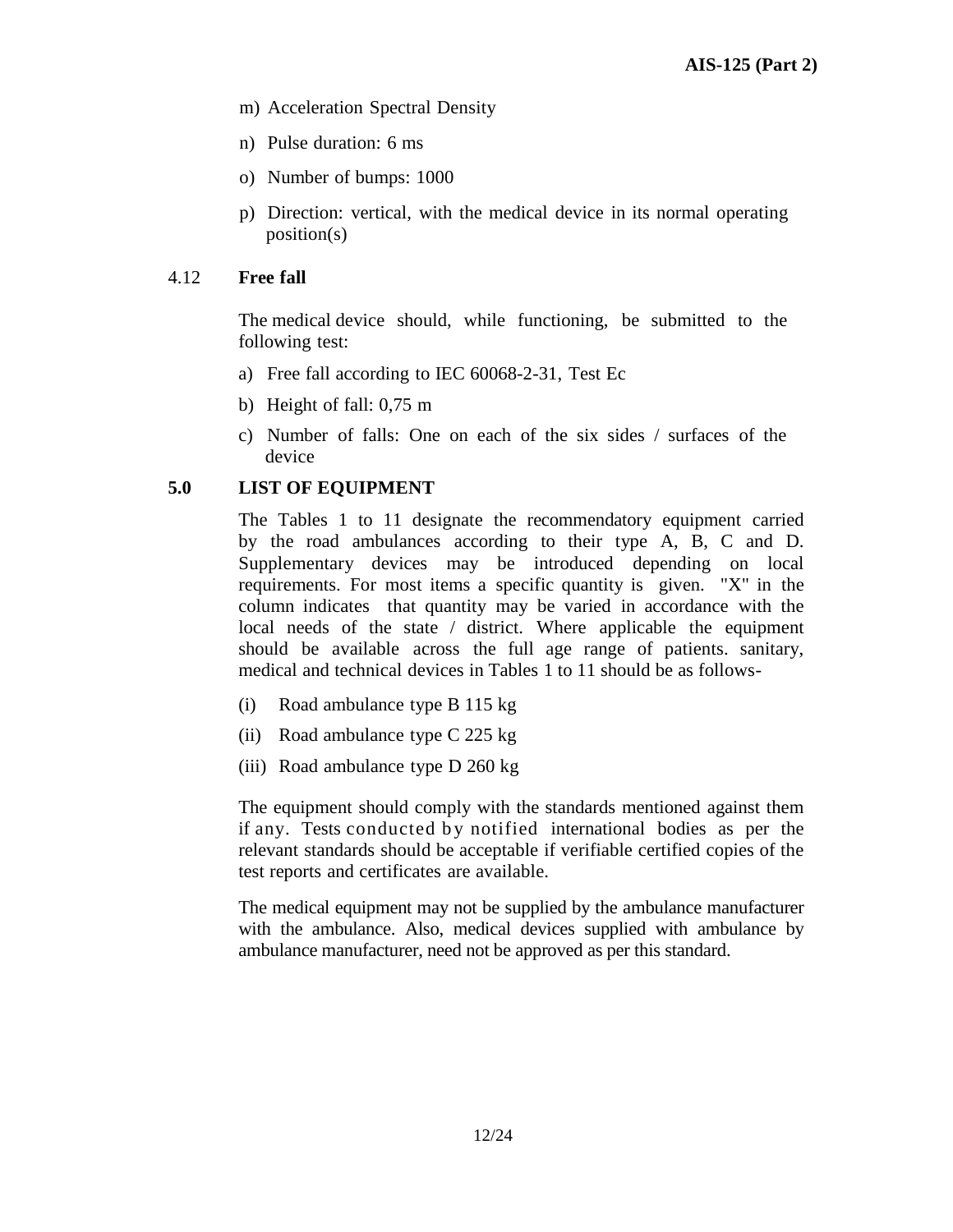| Sr. |                                                                               |                  |   | <b>Type of Road</b> |   |
|-----|-------------------------------------------------------------------------------|------------------|---|---------------------|---|
| No. | <b>Device</b>                                                                 | <b>Standard</b>  |   | <b>Ambulances</b>   |   |
|     |                                                                               |                  | B | C                   | D |
| 1   | Main Stretcher /<br>Undercarriage                                             | AIS-125 (Part 1) |   |                     |   |
| 2   | Pick up stretcher                                                             | EN 1865          |   | 1                   |   |
| 3   | <b>Vacuum Mattress</b>                                                        | <b>EN 1865</b>   |   | X                   | X |
| 4   | Transfer<br>mattress/<br>Carrying Sheet                                       | EN 1865          | X | X                   | X |
| 5   | Long spinal board<br>complete with head<br>immobilizer and securing<br>straps | <b>EN 1865</b>   |   | X                   | X |

**Table 1 Type of Patient Handling Equipment**

**Table 2 Type of Immobilization Equipment**

| Sr. No. | <b>Device</b>                                                                                                 | <b>Type of Road</b><br><b>Ambulances</b> |   |   |
|---------|---------------------------------------------------------------------------------------------------------------|------------------------------------------|---|---|
|         |                                                                                                               | B                                        | C | D |
|         | <b>Traction Device</b>                                                                                        |                                          | X | X |
| 2       | Immobilization, Set of fractures                                                                              |                                          | 1 |   |
| 3       | Cervical upper spinal<br>immobilization devices Cervical                                                      |                                          |   |   |
| 4       | Extended Upper Spinal<br><b>Immobilization Extrication</b><br>Devices or Short Spinal Board<br>(one of these) |                                          |   |   |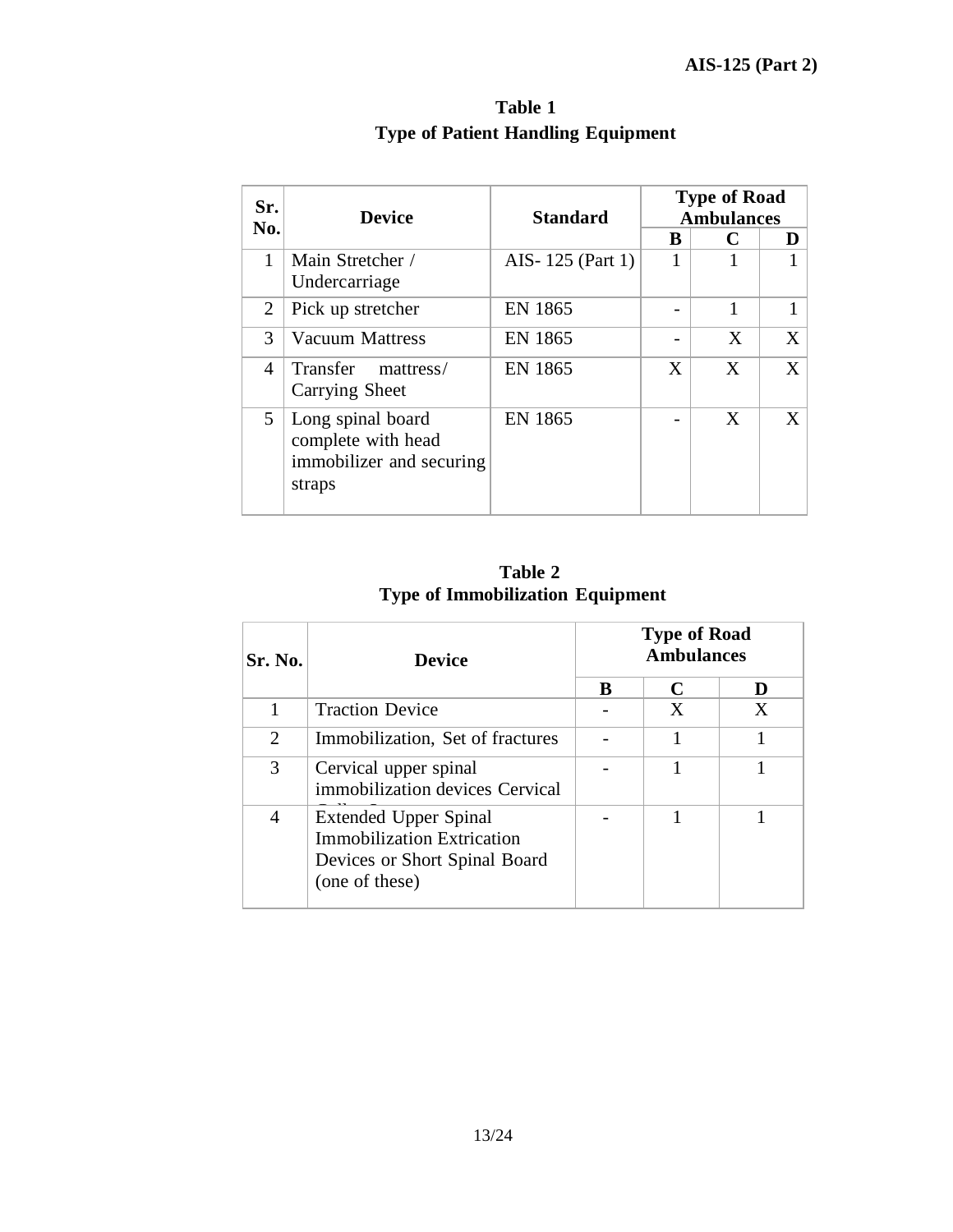## **AIS-125 (Part 2)**

|              | Table 3<br><b>Type of Life SOT Equipment</b> |                                |   |                                                                                                                                                                                                                                                             |                                                                                                                                                                                                                                                                                             |  |  |  |
|--------------|----------------------------------------------|--------------------------------|---|-------------------------------------------------------------------------------------------------------------------------------------------------------------------------------------------------------------------------------------------------------------|---------------------------------------------------------------------------------------------------------------------------------------------------------------------------------------------------------------------------------------------------------------------------------------------|--|--|--|
|              |                                              | <b>Type of Road Ambulances</b> |   |                                                                                                                                                                                                                                                             |                                                                                                                                                                                                                                                                                             |  |  |  |
| Sr.<br>No.   | <b>Device</b>                                | $\mathbf A$                    | B | $\mathbf C$                                                                                                                                                                                                                                                 | D                                                                                                                                                                                                                                                                                           |  |  |  |
| $\mathbf{1}$ | Stationary<br>Oxygen                         | X                              | X | Minimum2<br>Nos.<br>of<br>10L Water<br>Capacity<br>Cylinders<br>at<br>maximum<br>150<br>kgf/cm <sup>2</sup><br>filling<br>pressure<br>manufactur<br>ed<br>as<br>per<br>IS:7285<br>and<br>certified by<br>Chief<br>Controller<br>of<br>Explosives,<br>Nagpur | Minimum<br>No. of<br>$\mathbf{1}$<br>46.7L<br>and<br>10L Water<br>Capacity<br>Cylinders<br>each<br>at<br>maximum<br>150<br>kgf/cm <sup>2</sup><br>filling<br>pressure<br>manufactur<br>ed<br>as per<br>IS:7285<br>and<br>certified by<br>Chief<br>Controller<br>of<br>Explosives,<br>Nagpur |  |  |  |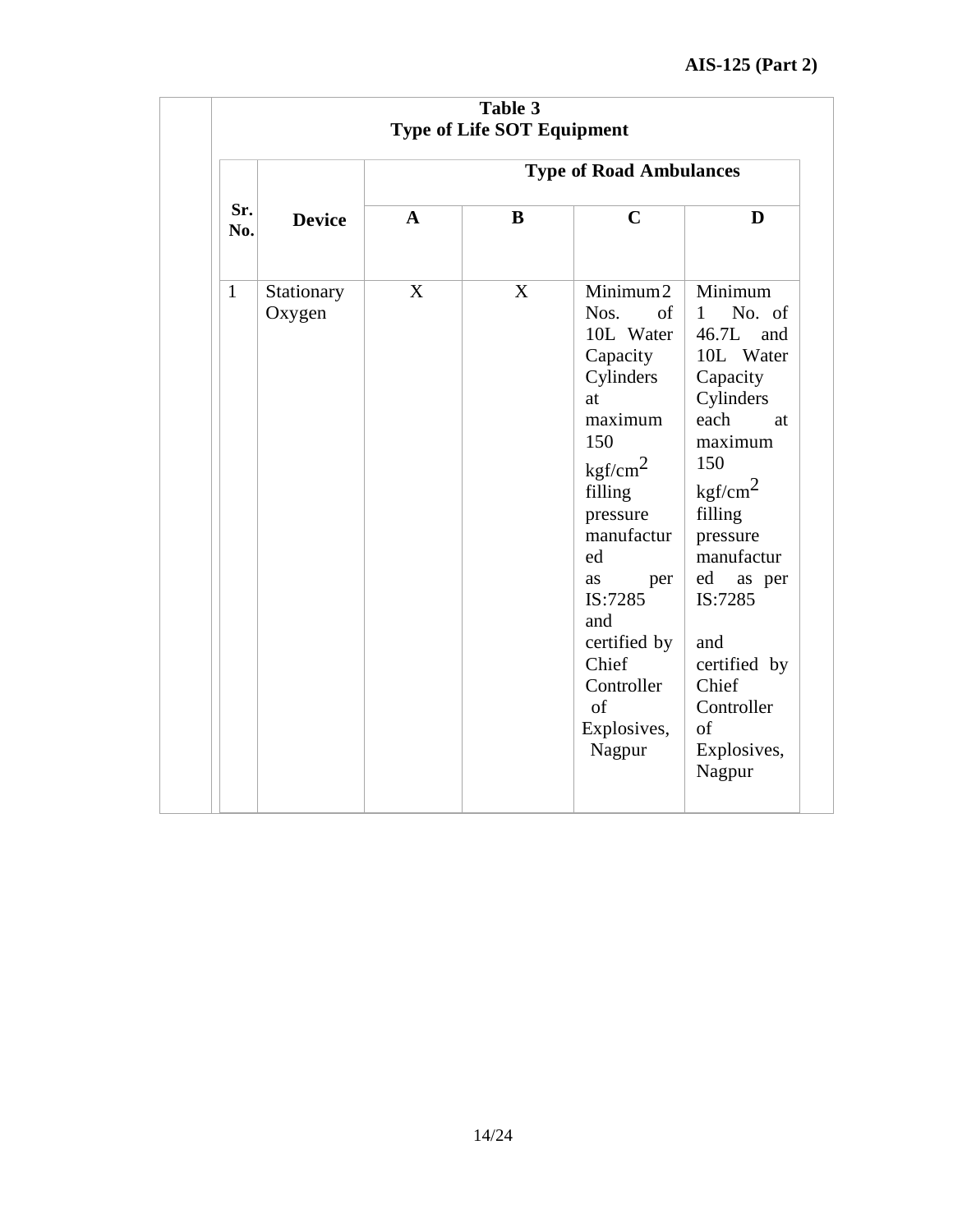| $\overline{2}$ | Portable<br>Oxygen                              | Minimum<br>$1$ No. of<br>2.2L<br>Water<br>Capacity<br>Aluminiu<br>m<br>Cylinder<br>at<br>maximu<br>m 150<br>kgf/cm <sup>2</sup><br>filling<br>pressure<br>manufact<br>ured<br>as per<br>IS:7285<br>and<br>certified<br>by Chief<br>Controlle<br>r of<br>Explosiv<br>es,<br>Nagpur | Minimum<br>1<br>No. of<br>2.2L Water<br>Capacity<br>Aluminiu<br>m Cylinder<br>at<br>maximum<br>150<br>kgf/cm <sup>2</sup><br>filling<br>pressure<br>manufactur<br>ed as per<br>IS:7285<br>and<br>certified by<br>Chief<br>Controller<br>of<br>Explosives<br>, Nagpur | Minimum<br>1<br>No. of<br>2.2L Water<br>Capacity<br>Aluminiu<br>m Cylinder<br>at<br>maximum<br>150<br>$\text{kgf/cm}^2$<br>filling<br>pressure<br>manufactur<br>ed as per<br>IS:7285<br>and<br>certified by<br>Chief<br>Controller<br>of<br>Explosives<br>, Nagpur | Minimum 1<br>No. of<br>2.2L Water<br>Capacity<br>Aluminium<br>Cylinder at<br>maximum<br>150<br>kgf/cm <sup>2</sup><br>filling<br>pressure<br>manufactur<br>ed as per<br>IS:7285<br>and<br>certified by<br>Chief<br>Controller<br>of<br>Explosives,<br>Nagpur |  |
|----------------|-------------------------------------------------|-----------------------------------------------------------------------------------------------------------------------------------------------------------------------------------------------------------------------------------------------------------------------------------|----------------------------------------------------------------------------------------------------------------------------------------------------------------------------------------------------------------------------------------------------------------------|--------------------------------------------------------------------------------------------------------------------------------------------------------------------------------------------------------------------------------------------------------------------|--------------------------------------------------------------------------------------------------------------------------------------------------------------------------------------------------------------------------------------------------------------|--|
| 3              | Valve for<br>Cylinders<br>at 1 and $2$<br>above | $3/8$ " Bull<br><b>Nose</b><br>Valve as<br>per<br>IS:3224                                                                                                                                                                                                                         | $3/8$ " Bull<br><b>Nose</b><br>Valve as<br>per<br>IS:3224                                                                                                                                                                                                            | $3/8$ " Bull<br><b>Nose Valve</b><br>as per<br>IS:3224                                                                                                                                                                                                             | $3/8$ " Bull<br>Nose Valve<br>as per<br>IS:3224                                                                                                                                                                                                              |  |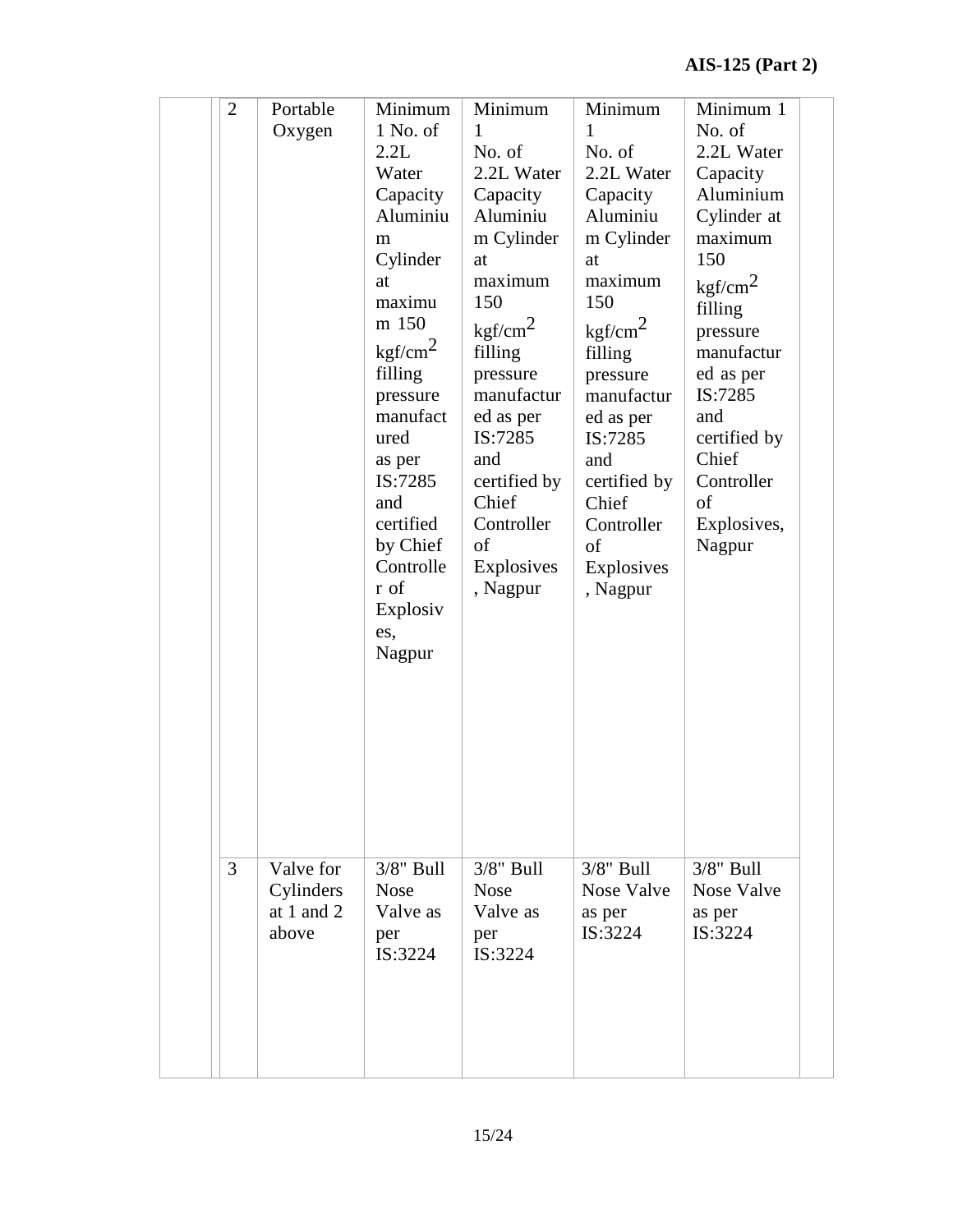| $\overline{4}$  | Resuscitat<br>or with<br>oxygen<br>inlet and<br>masks and<br>airways<br>for all<br>ages and<br>oxygen<br>reservoir                                                              | X            | $\mathbf X$  | $\mathbf{1}$ | $\mathbf{1}$ |
|-----------------|---------------------------------------------------------------------------------------------------------------------------------------------------------------------------------|--------------|--------------|--------------|--------------|
| $5\overline{)}$ | Mouth to<br>mask<br>ventilator<br>with<br>oxygen<br>inlet                                                                                                                       | $\mathbf{1}$ | $\mathbf{1}$ | X            | X            |
| 6               | Electric<br>Portable<br>Suction<br>Aspirator<br>with air flow<br>of at least 30<br>L/min and<br>a vacuum<br>level of at<br>least 600<br>mm Hg<br>(ISO<br>$10079 - 1 -$<br>1999) | X            | X            | $\mathbf{1}$ | $\mathbf{1}$ |
| $\overline{7}$  | Portable<br>Suction<br>Aspirator,<br>Manual                                                                                                                                     | $\mathbf{1}$ | $\mathbf{1}$ | $\mathbf{1}$ | $\mathbf{1}$ |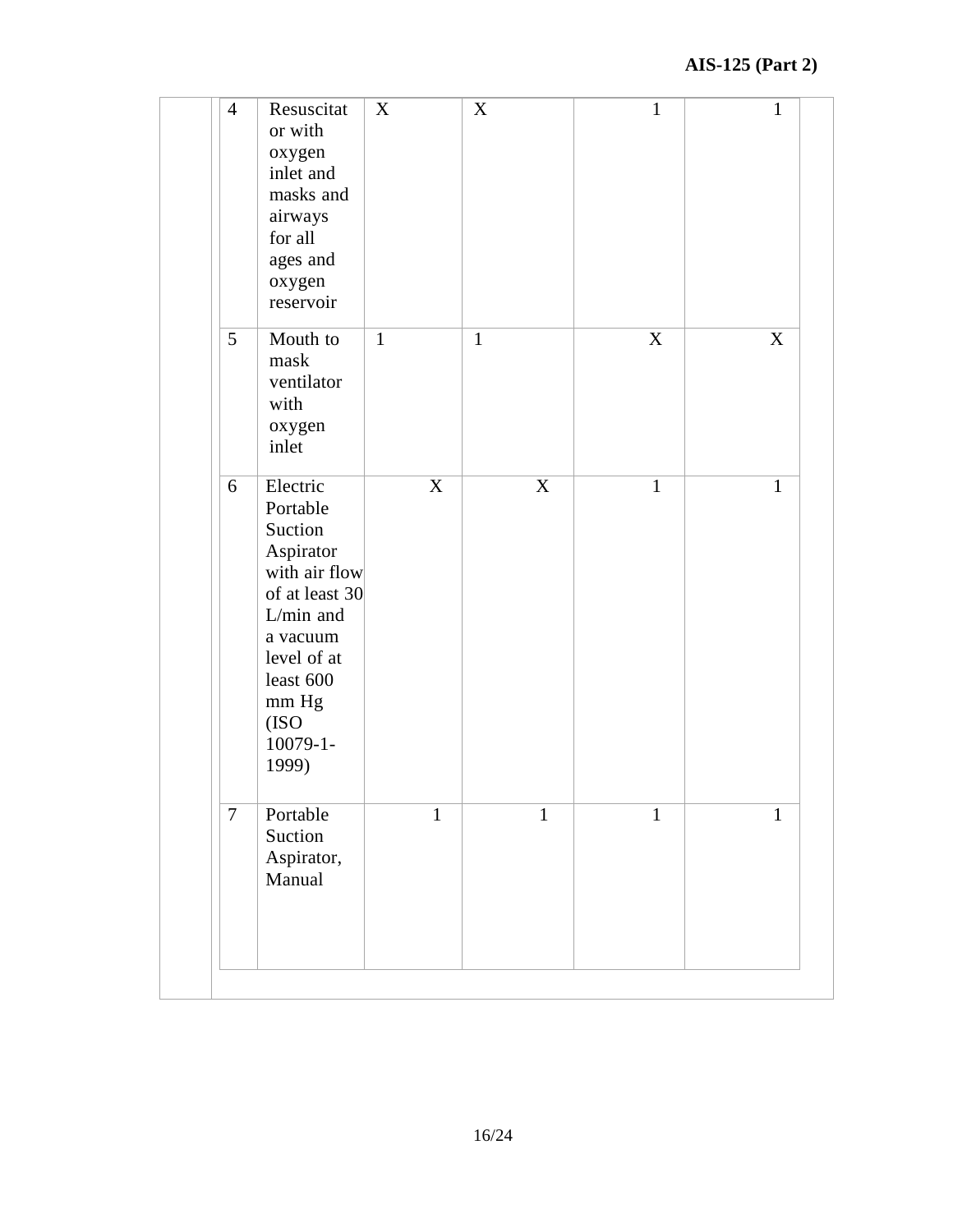| Sr.<br>No.     | <b>Device</b>                                                                                                                                                                                                   | <b>Standard</b> |   | <b>Type of Road</b> | <b>Ambulances</b> |              |
|----------------|-----------------------------------------------------------------------------------------------------------------------------------------------------------------------------------------------------------------|-----------------|---|---------------------|-------------------|--------------|
|                |                                                                                                                                                                                                                 |                 | A | B                   | $\mathbf C$       | D            |
| $\mathbf{1}$   | Manual B. P. Monitor<br>Cuff Size: 10 cm. - 66 cm.                                                                                                                                                              |                 |   |                     | 1                 | 1            |
| $\overline{2}$ | Automatic B P Monitor,<br>Cuff Size 10 cm. - 66 cm.<br>doppler type<br>should<br>A<br>operate accurately in the<br>conditions<br>of electrical<br>interference and vibration<br>specified in 4.3.1 and<br>6.3.4 |                 |   |                     | X                 | X            |
| 3              | Oximeter                                                                                                                                                                                                        | ISO 9919        |   |                     | $\mathbf{1}$      | $\mathbf{1}$ |
| $\overline{4}$ | Stethoscope                                                                                                                                                                                                     |                 |   | -                   | $\mathbf{1}$      | $\mathbf{1}$ |
| 5              | Thermometer<br>$28^{\rm O}C$<br>Minimum Range:<br>to $42^{\circ}$ C                                                                                                                                             |                 |   |                     | 1                 | $\mathbf{1}$ |
| 6              | Device for<br><b>BloodSugar</b><br>Determination                                                                                                                                                                |                 |   |                     | 1                 | 1            |
| $\tau$         | Diagnostic Light                                                                                                                                                                                                |                 |   |                     | 1                 | 1            |

**Table 4 Type of Diagnostic Equipment**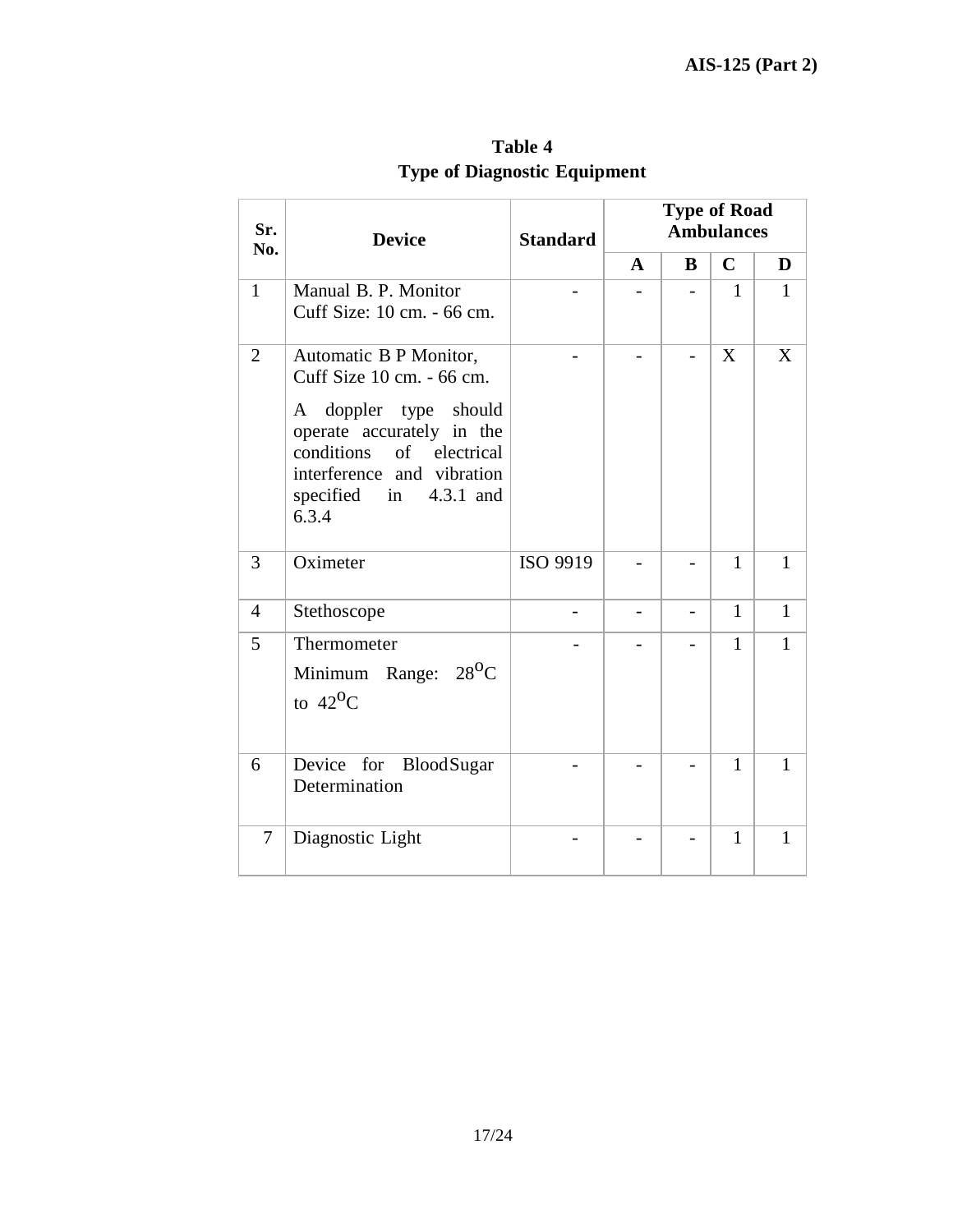|            | Table 5<br><b>Type of Drug</b> |                          |                          |                                |   |  |  |  |
|------------|--------------------------------|--------------------------|--------------------------|--------------------------------|---|--|--|--|
| Sr.<br>No. | <b>Type of Drug</b>            |                          |                          | <b>Type of Road Ambulances</b> |   |  |  |  |
|            |                                | A                        | B                        | $\mathbf C$                    | D |  |  |  |
|            | Pain Relief                    | $\overline{\phantom{0}}$ | $\overline{\phantom{0}}$ | Χ                              | X |  |  |  |

|                | Table 6<br><b>Type of Infusion Material or Equipment</b> |                                |   |                |                             |  |  |  |
|----------------|----------------------------------------------------------|--------------------------------|---|----------------|-----------------------------|--|--|--|
| Sr.            | <b>Device</b>                                            | <b>Type of Road Ambulances</b> |   |                |                             |  |  |  |
| No.            |                                                          | $\mathbf{A}$                   | B | C              | D                           |  |  |  |
| 1              | Infusion Solutions, Litre                                |                                |   | 4              | 4                           |  |  |  |
| $\overline{2}$ | Equipments for injections and<br>infusions set           |                                |   | $\overline{2}$ | $\mathcal{D}_{\mathcal{L}}$ |  |  |  |
| 3              | <b>Infusion Mounting</b>                                 | 1                              | 1 | 2              | $\mathcal{D}_{\mathcal{L}}$ |  |  |  |
| 4              | <b>Pressure Infusion Device</b>                          |                                |   |                |                             |  |  |  |

|                | Table 7                                                                    |               |   |   |                                          |   |  |  |  |
|----------------|----------------------------------------------------------------------------|---------------|---|---|------------------------------------------|---|--|--|--|
|                | Type of Equipment for Management of Life Threatening Problems <sup>a</sup> |               |   |   |                                          |   |  |  |  |
| Sr.            | <b>Device</b>                                                              | Standard      |   |   | <b>Type of Road</b><br><b>Ambulances</b> |   |  |  |  |
| N <sub>0</sub> |                                                                            |               | A | B |                                          | D |  |  |  |
|                | Defibrillator with<br>rhythm and patient<br>data recording                 | ISO 60601-2-4 |   | X | X                                        |   |  |  |  |
| $\mathcal{D}$  | Cardiac Monitor                                                            | ISO 60601-2-4 |   |   | X                                        |   |  |  |  |
| 3              | External Cardiac<br>Pacing                                                 | ISO 60601-2-4 |   |   | X                                        |   |  |  |  |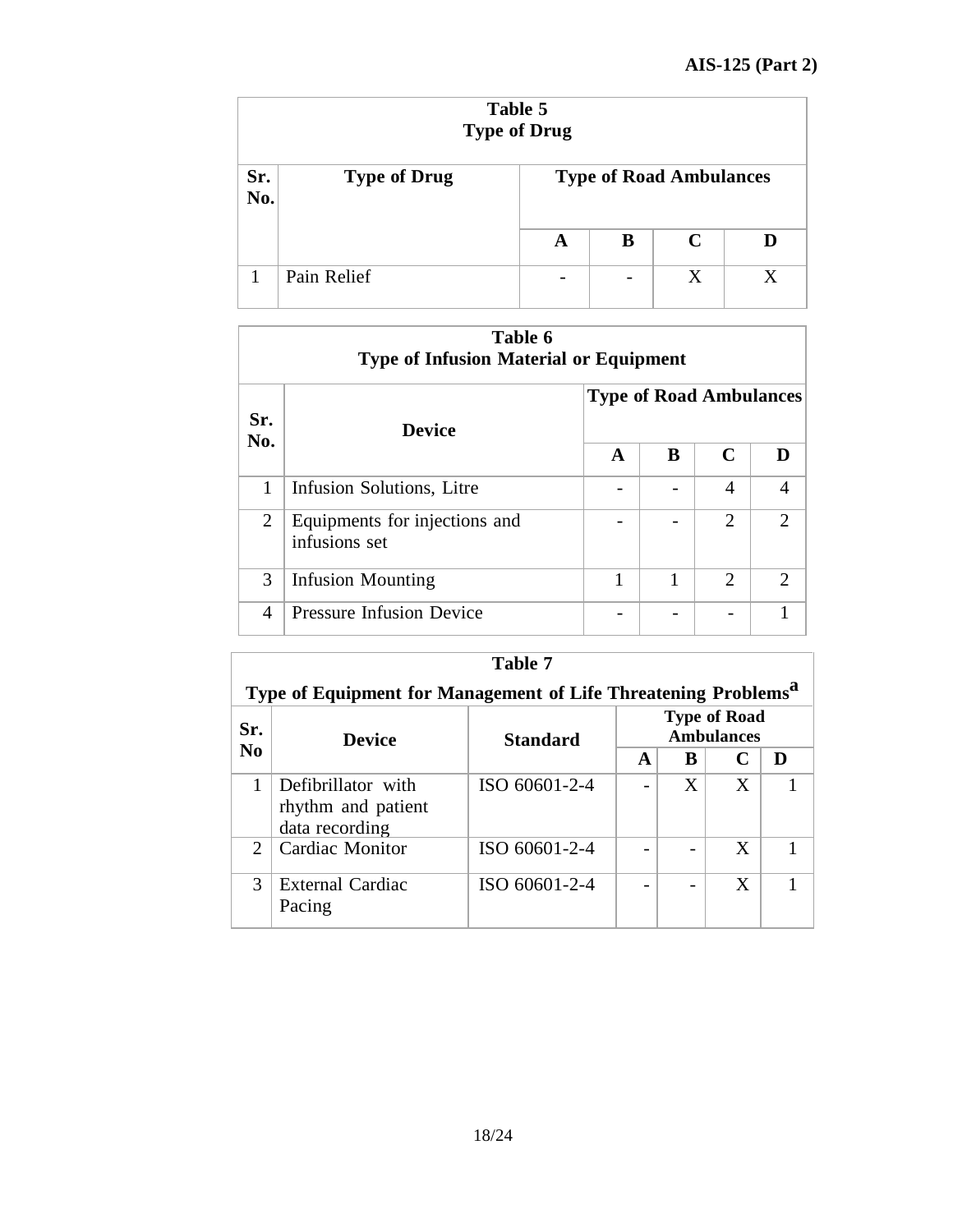| $\overline{4}$ | Portable<br>airways<br>care<br>system (p.a.c.s.) Manual<br>resuscitator<br>Mouth to mask<br>ventilator with oxygen<br>inlet<br>Airways oro- or<br>nasopharyngeal airway<br>Suction<br>Aspirator<br>catheter |  | 1 |   |
|----------------|-------------------------------------------------------------------------------------------------------------------------------------------------------------------------------------------------------------|--|---|---|
| 5              | Portable advanced<br>resuscitation system<br>(p.a.r.s.)                                                                                                                                                     |  |   | 1 |
|                | Contents of portable<br>airways care System<br>(p.a.c.s.)                                                                                                                                                   |  |   |   |
|                | Infusion equipment<br>- to include suitable<br>venous indwelling<br>cannulae                                                                                                                                |  |   |   |
|                | Infusion administration<br>sets<br>Infusion solutions                                                                                                                                                       |  |   |   |
|                | Adhesive<br>fixing<br>materials                                                                                                                                                                             |  |   |   |
|                | Intubation equipment-to<br>include<br>laryngoscope<br>handle(s) with suitable<br>blades                                                                                                                     |  |   |   |
|                | Magill forceps                                                                                                                                                                                              |  |   |   |
|                | Insertion stylets                                                                                                                                                                                           |  |   |   |
|                | Endotracheal<br>tubes<br>with connectors                                                                                                                                                                    |  |   |   |
|                | Inflation tube clamp                                                                                                                                                                                        |  |   |   |
|                | Inflation syringe                                                                                                                                                                                           |  |   |   |
|                | fixing material<br>Tube<br>Stethoscope                                                                                                                                                                      |  |   |   |
|                | administration<br>Drug<br>equipment                                                                                                                                                                         |  |   |   |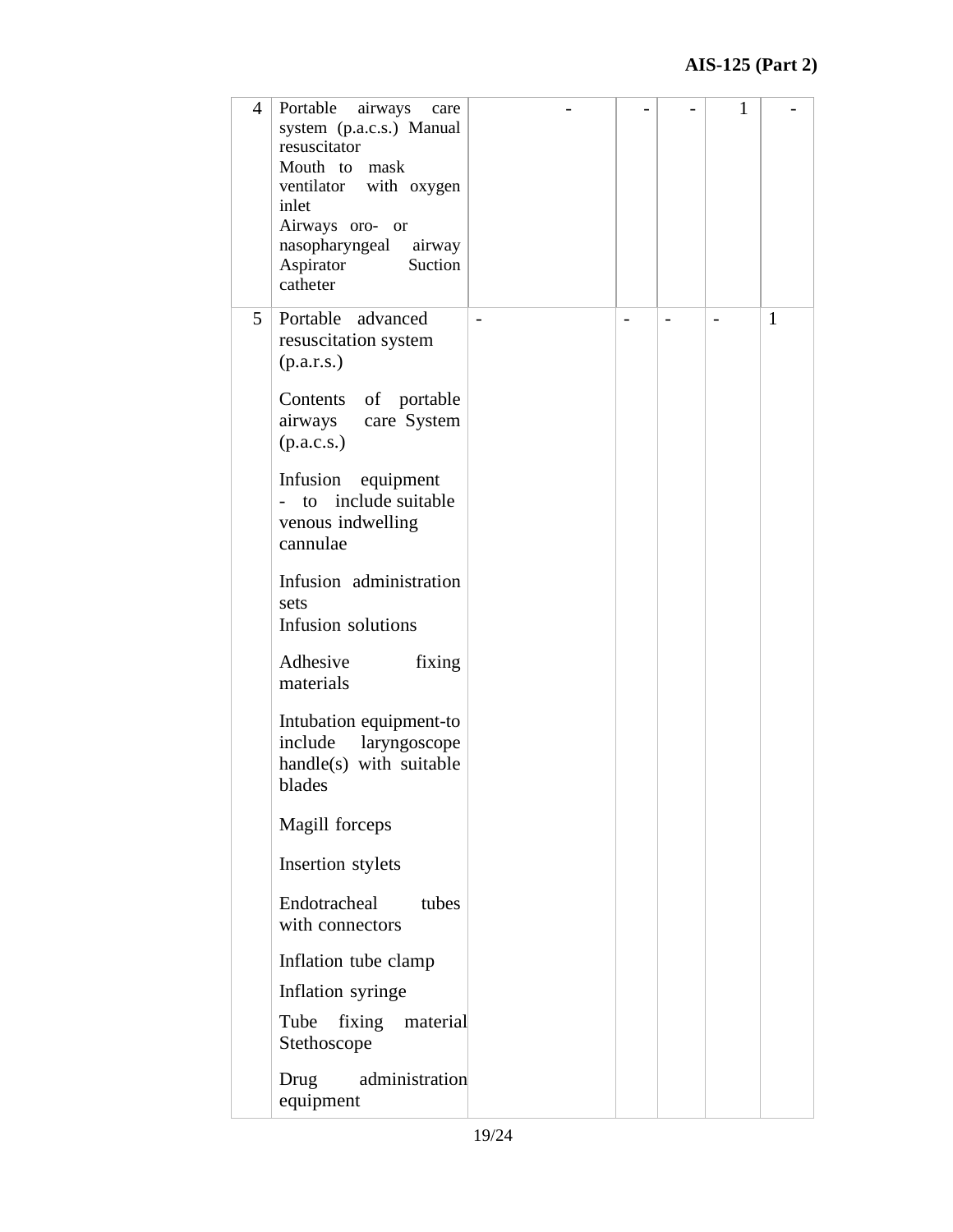| 6                                                                               | <b>Nebulization Apparatus</b>                              |             |  |  | 1 | 1            |
|---------------------------------------------------------------------------------|------------------------------------------------------------|-------------|--|--|---|--------------|
| 7                                                                               | Thorax Drainage Kit                                        | -           |  |  |   | 1            |
| 8                                                                               | Volumetric Infusion<br>Device                              | -           |  |  |   | 1            |
| 9                                                                               | <b>Central Vein Catheters</b>                              | -           |  |  |   | 1            |
| 10                                                                              | Requirements for<br>emergency and<br>transport ventilators | ISO 10651-3 |  |  |   | 1            |
| 11                                                                              | PEEP Valve, Adjustable<br>or Set                           |             |  |  |   | 1            |
| 12                                                                              | Capnometer                                                 | ISO 21647   |  |  |   | $\mathbf{1}$ |
| a. If desired two or more of these functions can be combined within one device. |                                                            |             |  |  |   |              |

|                | Table 8<br><b>Bandaging and Nursing</b>                                                                  |              |                                |              |              |  |  |  |
|----------------|----------------------------------------------------------------------------------------------------------|--------------|--------------------------------|--------------|--------------|--|--|--|
| Sr.            |                                                                                                          |              | <b>Type of Road Ambulances</b> |              |              |  |  |  |
| No.            | <b>Device</b>                                                                                            | $\mathbf{A}$ | B                              | $\mathbf C$  | D            |  |  |  |
| $\mathbf{1}$   | Material for treatment of wounds                                                                         | $\mathbf{1}$ | $\mathbf{1}$                   | $\mathbf{1}$ | $\mathbf{1}$ |  |  |  |
| $\overline{2}$ | Materials for treatment of burns<br>and corrosives                                                       | $\mathbf{1}$ |                                | $\mathbf{1}$ | $\mathbf{1}$ |  |  |  |
| 3              | Re-plantation container to<br>maintain the internal<br>temperature at $(4 \pm 2)$ °C for at<br>least 2 h |              |                                | X            | X            |  |  |  |
| $\overline{4}$ | Kidney Bowl                                                                                              | $\mathbf{1}$ | $\overline{2}$                 | $\mathbf{1}$ | $\mathbf{1}$ |  |  |  |
| 5              | <b>Vomiting Bag</b>                                                                                      | 1            | $\overline{2}$                 | 1            | 1            |  |  |  |
| 6              | Bed Pan                                                                                                  | X            | X                              | X            | X            |  |  |  |
| $\tau$         | <b>Non-Glass Urine Bottle</b>                                                                            | 1            | $\overline{2}$                 | 1            | 1            |  |  |  |
| 8              | <b>Sharps Container</b>                                                                                  | $\mathbf{1}$ | $\mathbf{1}$                   | 1            | 1            |  |  |  |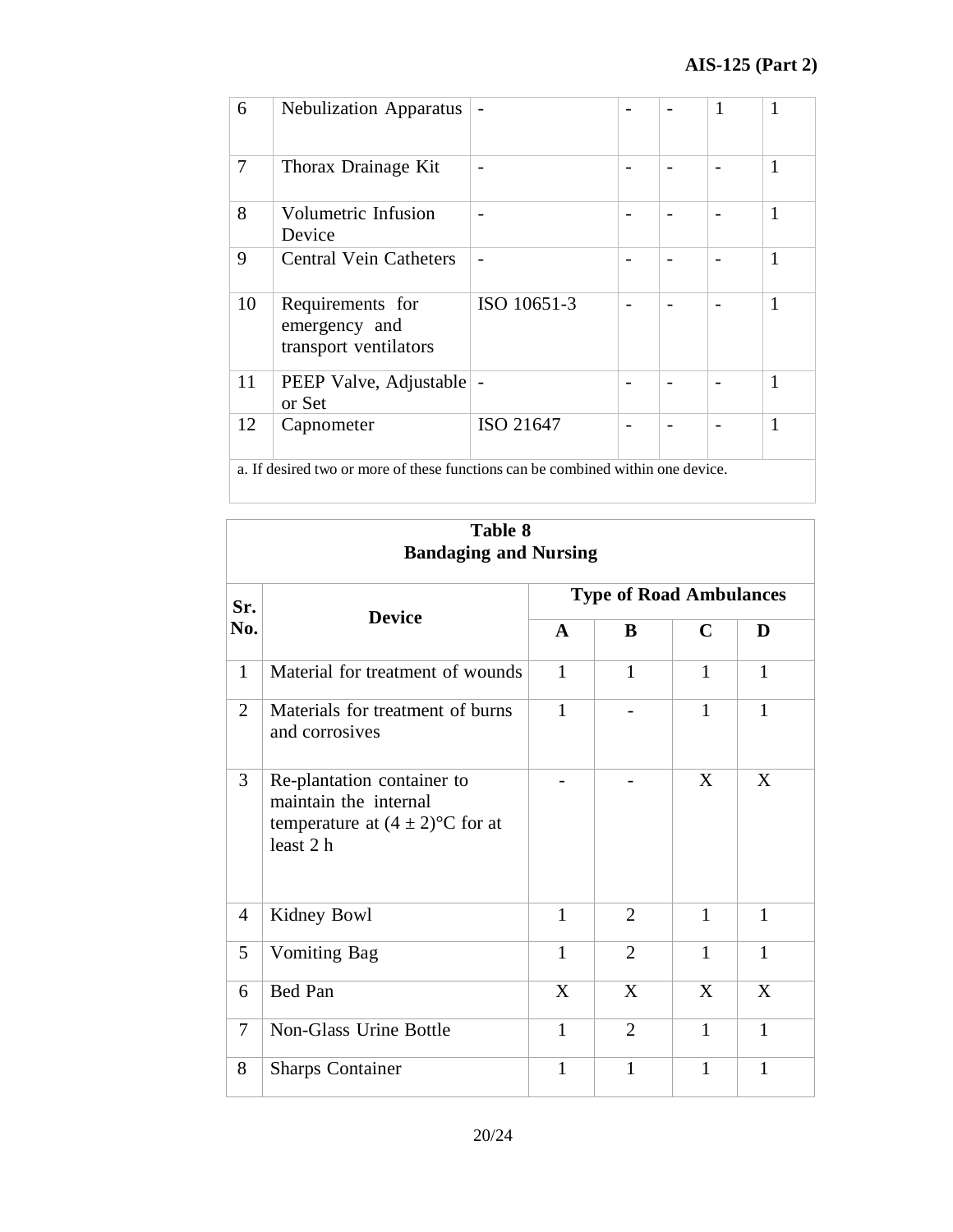| 9               | <b>Gastric Tube with Accessories</b> |     |     | X              | X   |
|-----------------|--------------------------------------|-----|-----|----------------|-----|
| 10              | Sterile Surgical Gloves, Pairs       | X   | X   | $\overline{5}$ | 5   |
| 11              | Non-Sterile Gloves for Single<br>Use | 100 | 100 | 100            | 100 |
| 12              | Emergency Delivery Kit               | X   | X   |                |     |
| 13              | Waste Bag                            |     |     |                |     |
| 14              | Clinical Waste Bag                   | X   | X   | X              | X   |
| 15 <sup>1</sup> | Non-Woven Stretcher Sheet            |     |     |                |     |

|                | Table 9                                                                                                                             |       |                                |                           |                           |
|----------------|-------------------------------------------------------------------------------------------------------------------------------------|-------|--------------------------------|---------------------------|---------------------------|
|                | Personal protection Equipment (for Each Member of the Crew for<br>Protection and to Identify the Staff as Road Ambulance Personnel) |       |                                |                           |                           |
| Sr.            |                                                                                                                                     |       | <b>Type of Road Ambulances</b> |                           |                           |
| No.            | <b>Device</b>                                                                                                                       | $A^a$ | $\mathbf{B}^{\mathbf{a}}$      | $\mathbf{C}^{\mathbf{a}}$ | $\mathbf{D}^{\mathbf{a}}$ |
| $\mathbf{1}$   | Basic protective clothing<br>including high visibility<br>reflective jacket or tabard                                               | 1     | $\mathcal{D}_{\mathcal{L}}$    |                           |                           |
| $\overline{2}$ | <b>Advanced Protection Wear</b>                                                                                                     |       |                                | X                         | X                         |
| 3              | Safety / Debris Gloves, Pair                                                                                                        | 1     | 1                              | 1                         | 1                         |
| 4              | <b>Safety Shoes, Pairs</b>                                                                                                          | X     | X                              | $\mathbf{1}$              | $\mathbf{1}$              |
| 5              | <b>Safety Helmet</b>                                                                                                                |       |                                | 1                         | 1                         |
| 6              | <b>Personal Protection</b><br>Equipment against Infection                                                                           |       |                                | 1                         | 1                         |
| a.             | Numbers are quoted per crew member                                                                                                  |       |                                |                           |                           |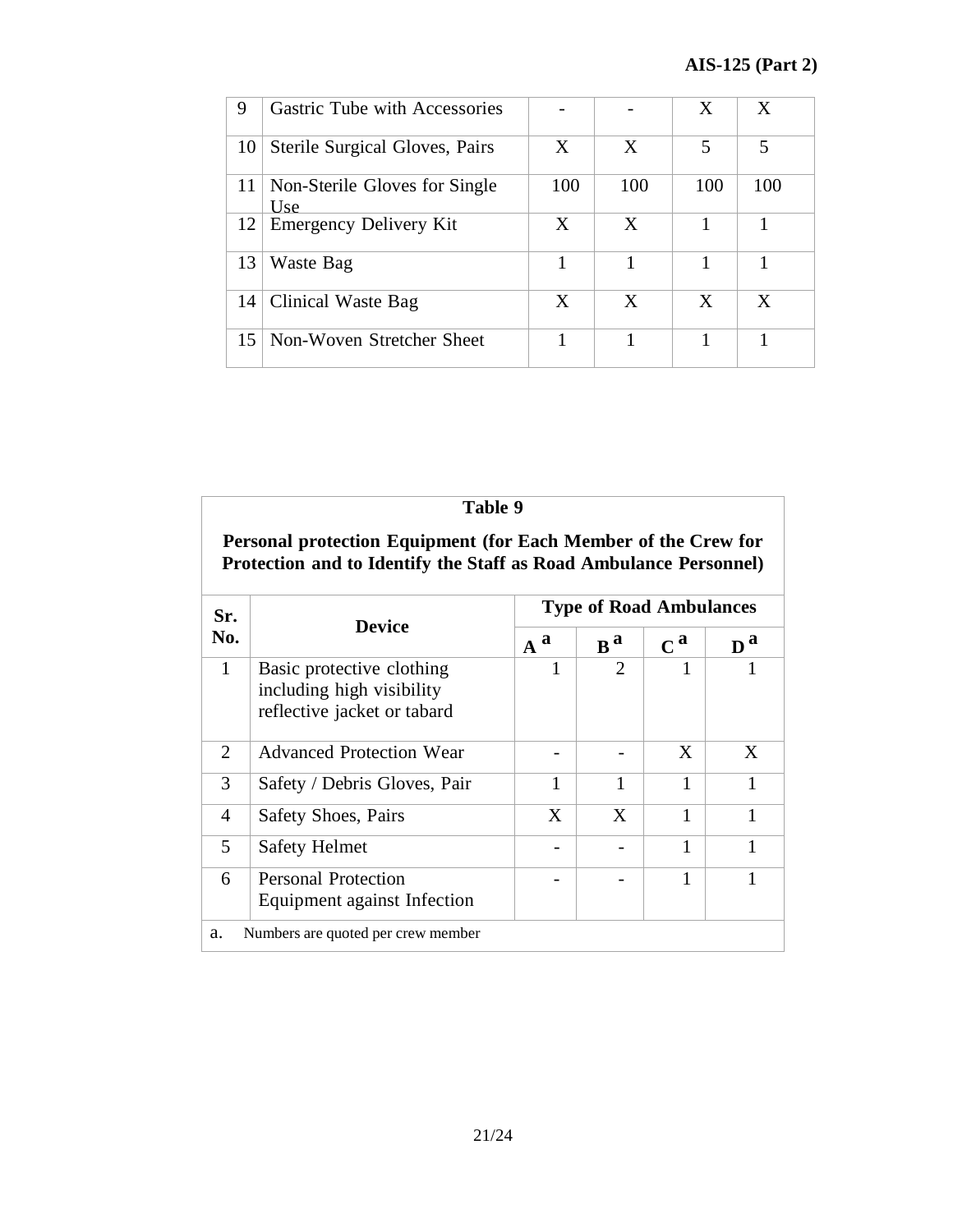|                | Table 10<br><b>Rescue and Protection Material</b>                                                                                                              |                |                                |                             |               |  |  |  |
|----------------|----------------------------------------------------------------------------------------------------------------------------------------------------------------|----------------|--------------------------------|-----------------------------|---------------|--|--|--|
| Sr.            | <b>Device</b>                                                                                                                                                  |                | <b>Type of Road Ambulances</b> |                             |               |  |  |  |
| No.            |                                                                                                                                                                | $\mathbf{A}$   | B                              | $\mathbf C$                 | D             |  |  |  |
| 1              | Cleaning and disinfection material                                                                                                                             | 1              | 1                              |                             |               |  |  |  |
| $\overline{2}$ | Rescue tools <sup>a</sup>                                                                                                                                      | X              | X                              | X                           | X             |  |  |  |
| 3              | Seat belt cutter                                                                                                                                               | 1              | 1                              | 1                           | 1             |  |  |  |
| $\overline{4}$ | Warning Triangle Lights                                                                                                                                        | $\overline{2}$ | $\overline{2}$                 | $\overline{2}$              | 2             |  |  |  |
| 5              | Spotlight                                                                                                                                                      | 1              | 1                              | 1                           | 1             |  |  |  |
| 6              | Fire Extinguisher, ABC Type<br>$(\text{minimum} \quad 2 \quad \text{kg})$<br>capacity<br>complying with IS:13849<br><sub>or</sub><br>IS:2171)                  | 1              | 1                              | $\mathcal{D}_{\mathcal{L}}$ | $\mathcal{D}$ |  |  |  |
| a.             | Wherever the Ambulance will be used for Crash Rescue, the ambulance must be<br>equipped with Electrically / Hydraulically / Pneumatically powered rescue tools |                |                                |                             |               |  |  |  |

including Cutters, Spreaders, Rams and Lifters or should be supported by rescue vehicles equipped with the same

|                | Table 11<br>Communication                                                                |   |                                |   |   |  |  |  |
|----------------|------------------------------------------------------------------------------------------|---|--------------------------------|---|---|--|--|--|
| Sr.            | <b>Device</b><br>No.                                                                     |   | <b>Type of Road Ambulances</b> |   |   |  |  |  |
|                |                                                                                          |   | B                              | C | D |  |  |  |
| 1              | Mobile Radio Transceiver                                                                 | X | X                              | X | X |  |  |  |
| $\overline{2}$ | Portable Radio Transceiver                                                               | X | X                              | X | X |  |  |  |
| 3              | Access to the public telephone<br>network<br>e.g. via the normal radio<br>transmitter or |   |                                | 1 | 1 |  |  |  |
|                | by mobile (cellular) telephone                                                           |   |                                |   |   |  |  |  |
| 4              | Internal communication<br>between driver and patient<br>compartment                      |   |                                | 1 | 1 |  |  |  |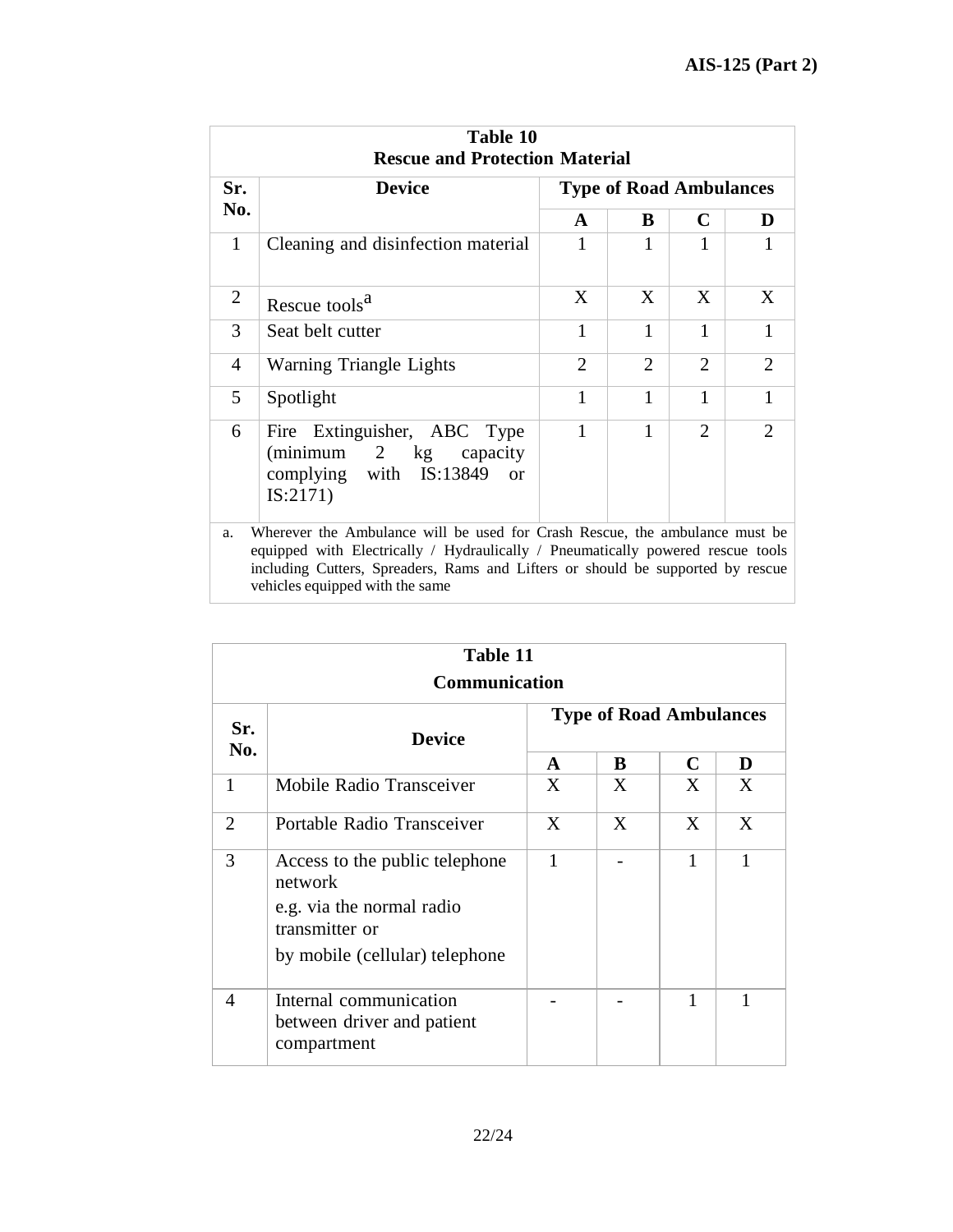| <b>ANNEXURE 1</b><br>(See Introduction) |                                                                                                                                                       |  |  |  |  |
|-----------------------------------------|-------------------------------------------------------------------------------------------------------------------------------------------------------|--|--|--|--|
| <b>COMPOSITION OF EXPERT COMMITTEE</b>  |                                                                                                                                                       |  |  |  |  |
| <b>Name</b>                             | Organization                                                                                                                                          |  |  |  |  |
| Dr. Shakti Kumar Gupta<br>(Chairman)    | Head, Department of Hospital Administration and<br>Superintendent (Dr. Rajendra<br>Prasad<br>Medical<br>Centre of Ophthalmic Sciences and JPNA Trauma |  |  |  |  |
|                                         | Centre), AIIMS, New Delhi                                                                                                                             |  |  |  |  |
| Dr. D. K. Pawar                         | Professor, Department of Anaesthesiology, AIIMS,<br>New Delhi                                                                                         |  |  |  |  |
| Brig. (Med.) Pawan Kapoor               | Army Medical Corps, HQ 16 Core, C/o 56 APO.                                                                                                           |  |  |  |  |
| Mr. A. Akbar Badusha                    | Deputy Director and Head, Vehicle Evaluation Lab,<br>ARAI, Pune                                                                                       |  |  |  |  |
| Dr. A. R. Goyal                         | Director, Finance, MoRTH, Govt. of India                                                                                                              |  |  |  |  |
| Mr. Rajeev Lochan                       | Director (RS), MoRTH, Govt of India                                                                                                                   |  |  |  |  |
| Col. Sunil Kant                         | Directing Staff, Officers Training College, AMC<br>Centre and College, Lucknow                                                                        |  |  |  |  |
| Mr. S. N. Das                           | C.E. (Mech), MoRTH, Govt. of India                                                                                                                    |  |  |  |  |
| Mr. R. P. Khandelwal                    | CGM (Safety), NHAI, Govt. of India                                                                                                                    |  |  |  |  |
| Dr. Chaman Prakash                      | CMO, Dt.GHS, MoHFW, Govt. of India                                                                                                                    |  |  |  |  |
| Dr. Ritu Rawat                          | Senior Medical Superintendent, Apollo Hospitals                                                                                                       |  |  |  |  |
| Lt. Col. S. K. Patnaik                  | Hospital<br>Medical<br>Officer,<br>Services,<br>Military<br>Hospital, Hissar                                                                          |  |  |  |  |
| Dr. Angel Rajan Singh                   | Senior Resident Administrator,<br>Department<br>of<br>Hospital Administration, AIIMS, New Delhi                                                       |  |  |  |  |
| Mr. R. K. Chawla                        | DGM (CM), NHAI, Govt. of India                                                                                                                        |  |  |  |  |
| Mr. K. C. Sharma                        | E.E. (M), MoRTH, Govt. of India                                                                                                                       |  |  |  |  |
| Mr. Jashvant Prajapati                  | Chief Operating Officer at GVK EMRI- Gujarat                                                                                                          |  |  |  |  |
| Dr. G. V. Ramanarao                     | Head, EM Learning Centre and Research, GVK<br>EMRI                                                                                                    |  |  |  |  |
| Mr. B. N. Mishra                        | Under Secretary (RS), MoRTH, Govt. of India                                                                                                           |  |  |  |  |
| Mr. Kamal Gulati                        | AIIMS, New Delhi                                                                                                                                      |  |  |  |  |
| Mr. K. K. Gandhi                        | Representing SIAM and its members                                                                                                                     |  |  |  |  |

\* At the time of approval of this Automotive Industry Standard (AIS)